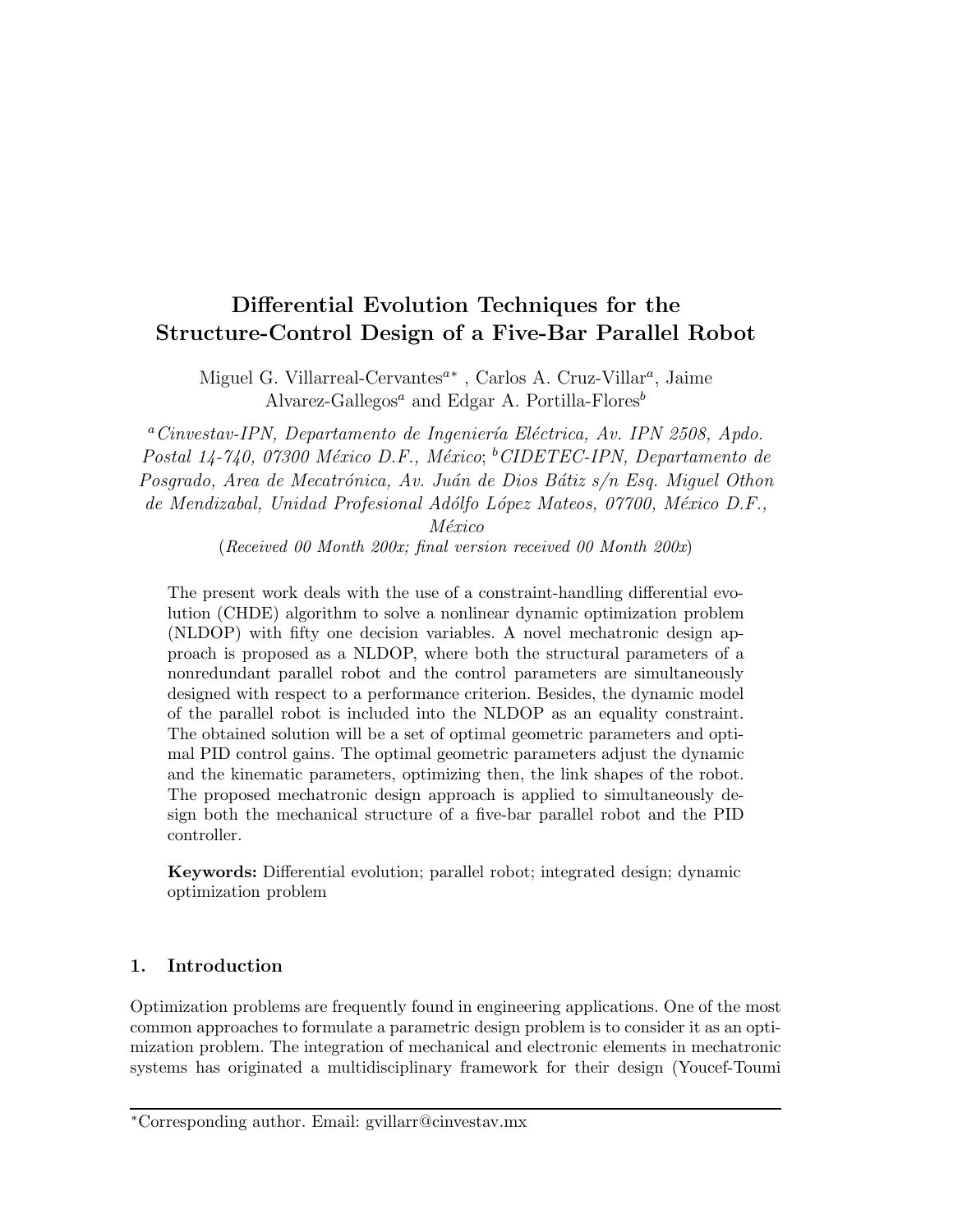1996). In this multidisciplinary design approach a whole description of the system behavior is needed, where the mechanical behavior and the dynamic performance must be considered. Some works in mechatronic system design propose an integrated design approach in order to fulfill the multidisciplinary framework (Portilla-Flores et al. 2007, Alvarez-Gallegos et al. 2005, Cruz-Villar et al. 2009). Hence, the integrated design approach is stated as a NLDOP in order to obtain a set of dynamic and kinematic parameters of the system. In most of the cases, the NLDOP implicates a set of criteria to satisfy in order to measure the system performance, such that a multiobjective optimization problem (MOP) is formulated. A typical method to handle MOPs consists of transforming the original problem into a weighted sum approach (Osyczka 1984). This transformation will be easier to solve than the original multiobjective problem.

Several mathematical programming methods such as sequential quadratic programming (SQP) are used to solve a NLDOP. However, a weakness of these methods is that they can be attracted by local minima in the neighborhood of the starting point. Moreover, these methods are able to produce only one possible solution. In order to save this problem, various points are needed to initialize the solution search, nevertheless a considerable sensitivity to its initial search point is observed on the algorithm convergence (Cruz-Villar et al. 2009). Also, these methods involves computing the gradient and the Hessian of the objective function and constraints, which implies that the continuity of the second order must be ensured (Portilla-Flores et al. 2007).

Hence, stochastic methods such as evolutionary algorithm (EAs), genetic algorithms (GA) or particle swarm optimization (PSO) can be used in order to overcome the above drawbacks. That is, the development of efficient optimization algorithms remains as an active research area. Some advantages are obtained when stochastic methods are used to solve this kind of optimization problem: 1) These methods are population-based methods. Therefore a global minima solution can be reached, although not in all kind of problems. 2) In order to start the search, additional information is not necessary; that is: gradients, Hessian matrix, initial search point, etc. 3) With these methods, complex problems can be solved. Which means, the optimization problem can include discontinuous physical models. 4) Finally, these methods are independent of the problems characteristics. That is, these methods can be used and/or adapted to a large set of problems.

Several extensions of the EAs and PSO have been suggested during the last decades offering improved performance on selected benchmark problems. Recently, another search heuristic called differential evolution (DE) has shown superior performance than PSO and EAs in the widely used benchmark problems as it is observed in (Vesterstrom and Thomsen 2004). DE is robust, that is, it is able to reproduce the similar results consistently over many trials, whereas the performance of PSO is more dependent on the randomized initialization of the individuals. As a result, PSO must be executed several times to ensure good results, whereas one run of DE is usually sufficient. Therefore, the DE algorithm is used in this paper.

Differential evolution (DE) is a population-based evolutionary algorithm (Price *et al.* 2005) with a special recombination operator that performs a linear combination of a number of individuals (normally three) and one parent (which is subject to be replaced) to create one child. The selection is deterministic between the parent and the child (the best of them remain in the next population). Moreover, the DE algorithm is easy to implement due to design variables are encoded as floating point variables and few control parameters are required. The DE algorithm can efficiently find the neighborhood of the global optimum. DE has been successfully applied to optimize mechanical systems (Portilla-Flores et al. 2007, Alvarez-Gallegos et al. 2005, Cruz-Villar et al. 2009, Deb and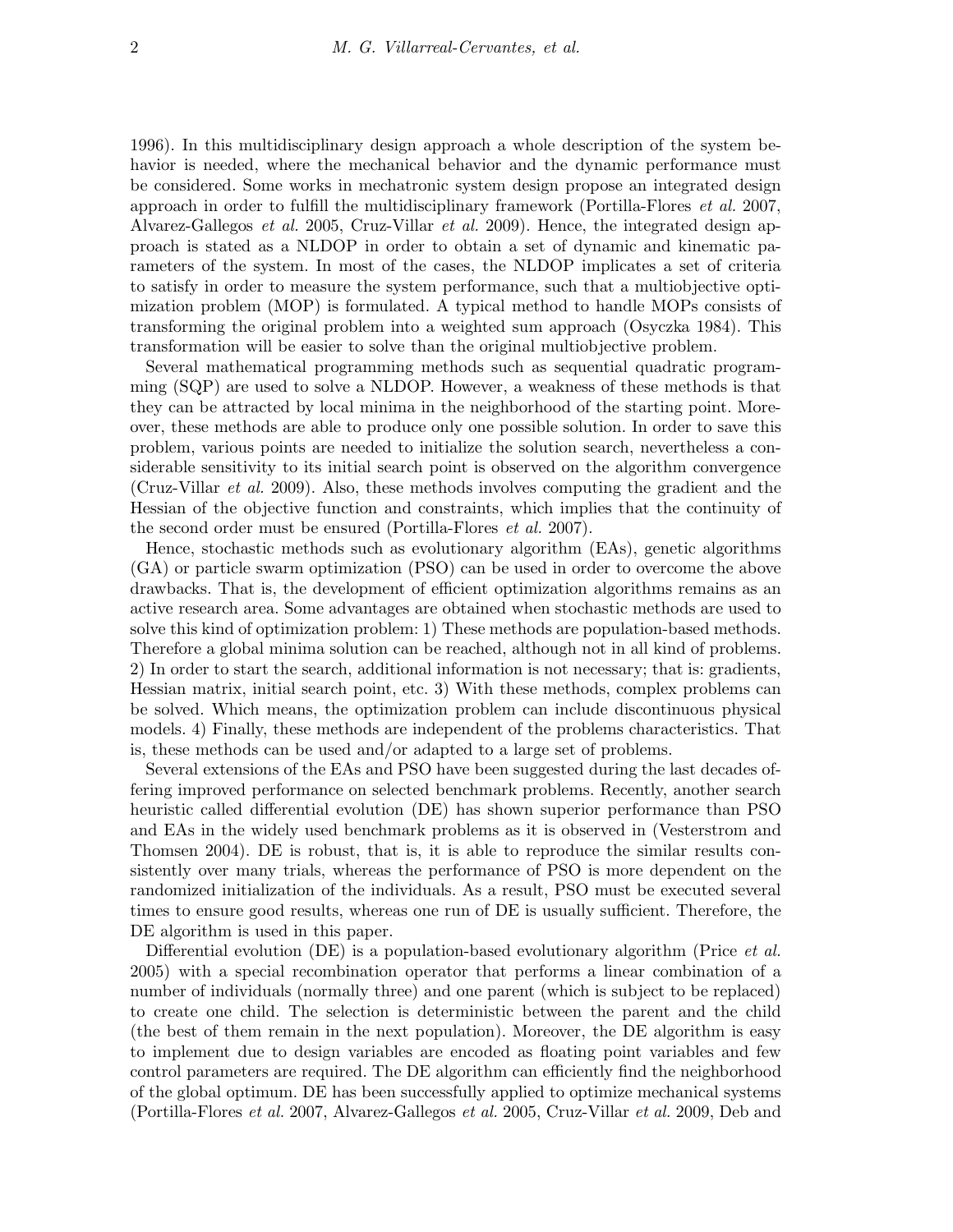Kain 2003, Shiakolas et al. 2005).

It is important to remark that only few works use DE to tackle the mechatronic design problem as a NLDOP (Portilla-Flores et al. 2007, Alvarez-Gallegos et al. 2005, Saravanan and Ramabalan 2008). A concurrent design methodology to formulate the mechatronic design problem is proposed in (Portilla-Flores *et al.* 2007) and (Alvarez-Gallegos *et al.* 2005). In such methodology the mechatronic design problem is stated as a dynamic optimization problem. A concurrent design of a pinion-rack continuously variable transmission (CVT) is carried out. It means that both the parametrical optimal design and the proportional and integral (PI) controller gains of a CVT are obtained. Both the kinematic and the dynamic models of the mechanical structure, and the dynamic of the controller are considered together as well as two system performance criteria. The resulting problem is solved using two methods: a mathematical programming method and an heuristic approach. In (Saravanan and Ramabalan 2008) a general method for computing minimum cost trajectory planning for industrial robot manipulators is presented. The aim is the minimization of a cost function with constraints namely joint positions, velocities, jerks and torques by considering dynamic equations of motion. A clamped cubic spline curve is used to represent the trajectory and a non-linear constrained optimization problem is presented. The cost function is a weighted balance of transfer time, mean average of actuators efforts and power, singularity avoidance, joint jerks and joint accelerations.

Traditionally, serial robotic systems (Lung-Wen 1999) have been used in factories for high-precision routine operations. Nonetheless, parallel robots, which consist of one or more closed kinematic chains, have been recently used due to their advantages in comparison with the serial robots. Those advantages involves high stiffness, speed and acceleration, good dynamic characteristics and precise positioning capability (Hunt 1983). However, the main disadvantages are more singularity configurations and the lack of well developed tools for analysis, synthesis, control and trajectory planning. Hence, the parallel robot design is a huge challenge because it is not an easy task to find the mechanical and the control parameters that improve the system performance.

Several design methodologies to parallel robots have been proposed. A sequential and iterative process is one of the most used methodologies to design parallel robots. That methodology is usually composed of two design phases: the mechanical design which the structural design variables are determined; followed by the control system design where the dynamic behavior is considered. Nevertheless, the robot performance depends on the simultaneous interaction between both design (Youcef-Toumi 1996). On the other hand, a design approach for a five-bar parallel robot and nonlinear PD controller gains is stated for the trajectory tracking problem in (Ouyang *et al.* 2003). The key idea of this approach is to find the dynamic (masses, mass center lengths, mass center angles, inertias) and kinematic (link lengths) parameters of the links that produce the best mass distribution in the parallel robot. The main idea of finding the best mass distribution is to simplify the dynamic model. Once the dynamic and the kinematic parameters are found, the control strategy is designed. But that results in a lack of integration in the design, that typically requires several redesigns to achieve an aceptable system performance.

Another way to state the parallel robot design for the tracking of few points in the Cartesian space is proposed in (Affi *et al.* 2007). In that work, authors take into account the Cartesian positioning error, the maximum current variation and the current fluctuation to be optimized in order to find dynamic and kinematic parameters of a four-bar parallel robot. In order to simplify the control strategy and minimize the power consumption of the motor, the velocity of the crank is set as a constant. That means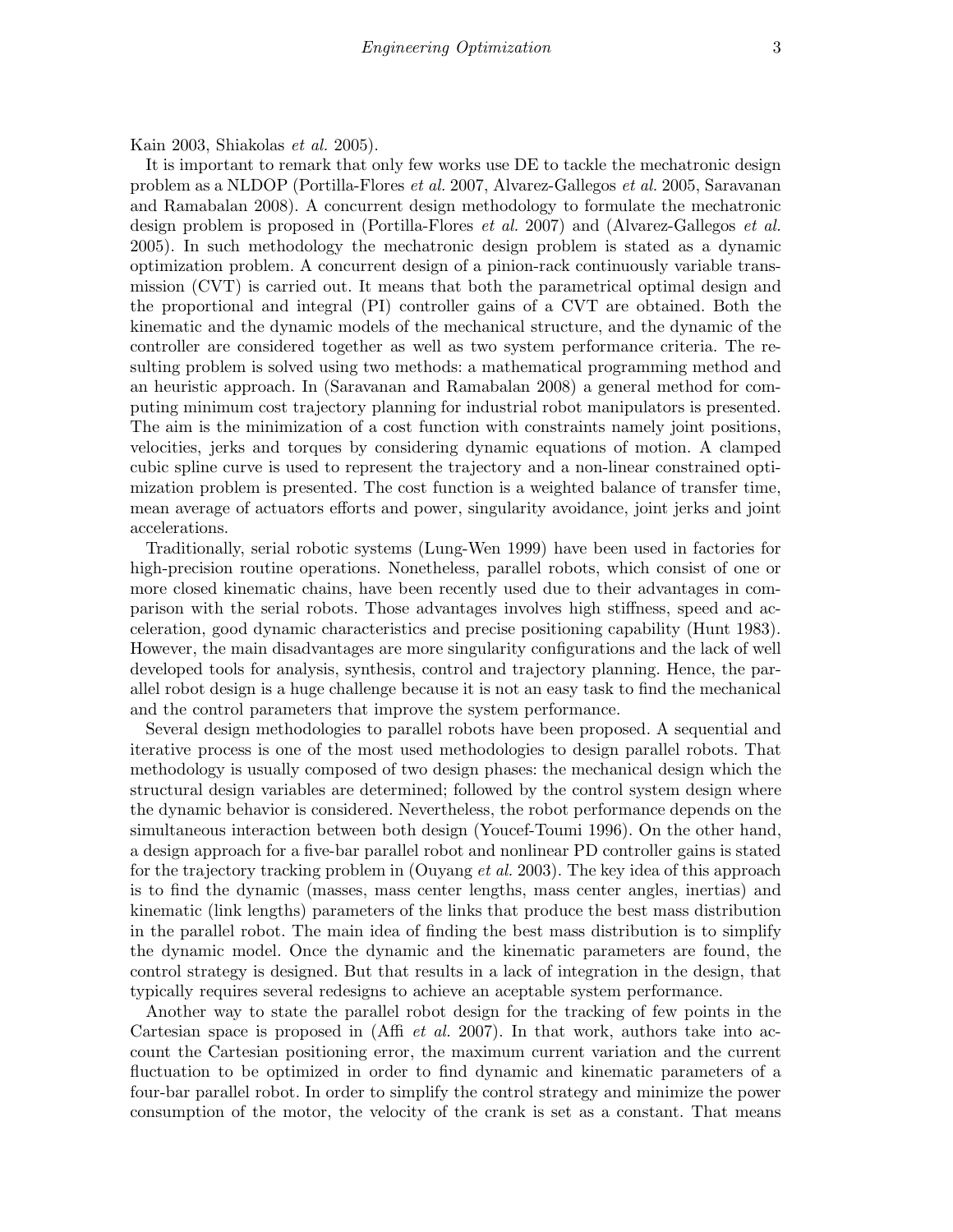the dynamic model (dynamic behavior) is not considered in the optimization process. So, the optimization problem is an approximation of the real design problem and this problem results in a static one. A static optimization problem (Betts 2001) results when the behavior of the performance function does not depend on the time. Hence in the optimization problem, the time variable is not included and/or the system dynamics is not considered. The system dynamics is a function where the time variable is considered and this dynamics is represented by nonlinear differential equations (NLDEs) and described by a set of dynamic variables referred as the state equations. The NLDEs describe the dynamic behavior of the system, such as mass and energy balances, and algebraic equations that ensure physical and electrical relations.

On the other hand, singularity configurations are some of the most significant and critical problems in the design and control of parallel robots. Unlike serial robots, operation of parallel robots near a singular point can cause severe destruction of the robot. Several papers (Klein and Blaho 1987, Yoshikawa 1990, Kim 2006) have established performance indexes derived from the Jacobian matrix in order to avoid singularities. Optimal robot configurations (optimal position) and optimal link lengths are found with those indexes. In (Kim 2006), a kinematic design (static optimization problem) based on the tracking task of a few Cartesian points for a parallelogram five-bar parallel robot is proposed. In that work, the optimal link lengths are only found in one single design step without considering the control parameters.

In (Ouyang et al. 2003, Affi et al. 2007, Kim 2006), the optimal dynamic and kinematic parameters of the links do not give to the designer an idea of the link shapes, therefore other optimization process will be required for the optimal geometric design of the links. In addition, in order to compute the inertias of the links, the link shapes must be known. Nevertheless in those works the following assumption is considered: the inertias were computed as if the links were cylindrical or rectangular geometries due to the unknown shapes of links. Also, a static optimization problem is stated since the system dynamics is not taken into consideration as an equality dynamic constraint (Betts 2001). As a result, the found optimal design does not provide the best performance in the real word due to the lack of system dynamics into the optimization problem and due to the above assumption.

The main contributions of the present work is to state a mechatronic design as a nonlinear dynamic optimization problem. The mechatronic design must consider the synergy between the mechanical design of a non redundant parallel robot and the control design. The target of the mechatronic design is to simultaneously find the optimum structurecontrol parameters so that the end-effector of the parallel robot can track a desired trajectory without singularity configurations. In addition, this work deals with the use of a constraint-handling differential evolution (CHDE) algorithm (Mezura-Montes et al. 2004) to solve such nonlinear dynamic optimization problem where nonlinear differential equations are included as constraints. A modification of this algorithm is included for saving time in the evaluation of the performance function. The obtained solution will be a set of optimal geometric parameters and optimal PID control gains. The optimal geometric parameters adjust the dynamic and kinematic parameters and the link shapes of the robot such that, other optimization process is not required to adjust the geometry of the robot links (link shapes). The mechatronic design is efficiently applied to the mechanical design of the five-bar parallel robot and the PID control design.

This paper is organized as follows: the five-bar parallel robot with its controller is presented in Section 2. The formulation of the mechatronic design approach is stated in Section 3, where each part of the dynamic optimization problem for the particular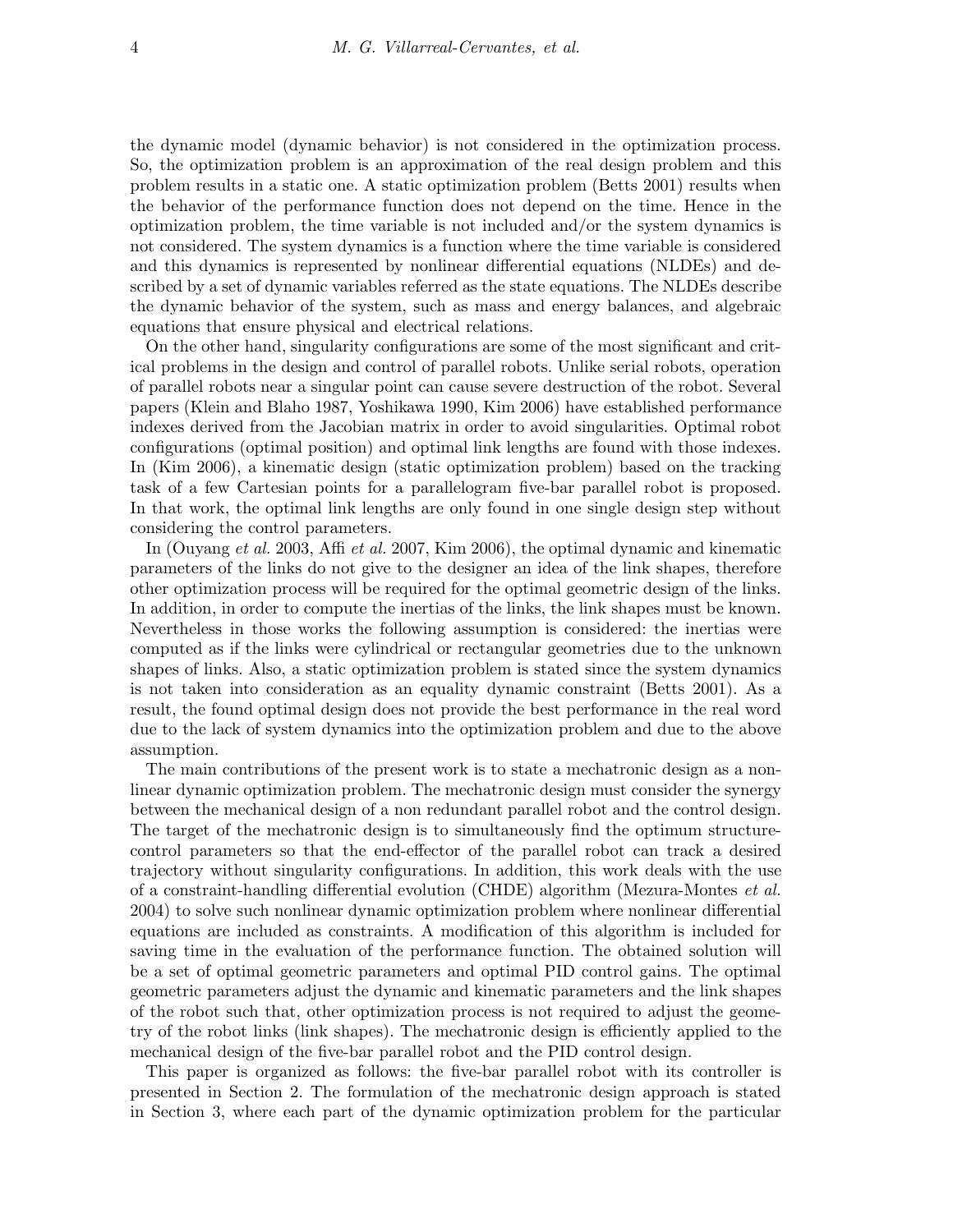

Figure 1. Schematic diagram of the five-bar parallel robot.

case of the five-bar parallel robot design and its control design is detailed. In Section 4, the evolutionary algorithm is presented. The results and discussion of the dynamic optimization problem are carried out in Section 5, where the results and discussions of the optimal structure-control design parameters for the five-bar parallel robot are presented too. Finally, conclusions of this approach are presented in Section 6.

## 2. Five-bar parallel robot

The five bar parallel robot is a non redundant robot consisting of five revolute joints with two of them active (Fig. 1). The reduced model method of closed chain mechanisms presented in (Ghorbel et al. 2000) is employed to obtain the dynamic model of the five-bar parallel robot. The dynamic parameters of the  $i - th$  link are the mass  $m_i$ , the distance of the mass center  $l_{c_i}$ , the inertia  $I_i$  and the angle of the mass center  $\gamma_i$ . The kinematic parameter is the link length  $a_{s_i}$ . In Fig. 1 these parameters are shown.

The dynamic model of the five-bar parallel robot is shown in (1), where  $q = [q_1, q_2]^T \in$  $R^2$ ,  $\dot{q} = [\dot{q}_1, \dot{q}_2]^T \in R^2$  are independent generalized coordinate vectors of position and velocity of the actuated links respectively.  $q' = [q_1, q_2, q_3, q_4]^T \in R^4$ ,  $q' = [q_1, q_2, q_3, q_4]^T \in$  $R^4$  are dependent coordinate vectors of position and velocity.  $q_3$  and  $q_4$  are the angular positions of unactuated links and  $u = [u_1, u_2]^T \in R^2$  is the applied generalized force vector.  $D(q') = \rho(q')^T D'(q') \rho(q') \in R^{2 \times 2}$  is a symmetric positive definite inertia matrix,  $C(q',\dot{q}') = \rho(q')^T \ddot{C}'(q',\dot{q}') \rho(q') + \rho(q')^T D'(q') \rho(q') \in R^{2 \times 2}$  is the Coriolis and centrifugal matrix,  $g(q') = \rho(q')^T g'(q') \in R^2$  is the gravity vector,  $\bar{c} = [\bar{x}_p, \bar{y}_p]^T$  and  $\bar{c} = [\bar{x}_p, \bar{y}_p]^T$ are the position and velocity in the Cartesian space of the desired trajectory to be executed by the end-effector of the robot.  $\sigma(q)$  involves a parameterization of  $q \to q'$ ,  $\rho(q') = \left[\frac{\partial \sigma(q)}{\partial q}, \frac{\partial \sigma(q)}{\partial q'}\right] \in R^{4 \times 2}, \ \dot{\rho}(q') = \frac{d(\rho(q'))}{dt} \in R^{4 \times 2} \text{ and } D'(q') \in R^{4 \times 4}, C'(q') \in R^{4 \times 4},$  $g'(q') \in \mathbb{R}^4$  are motion equations of two serial robots when the parallel robot is virtually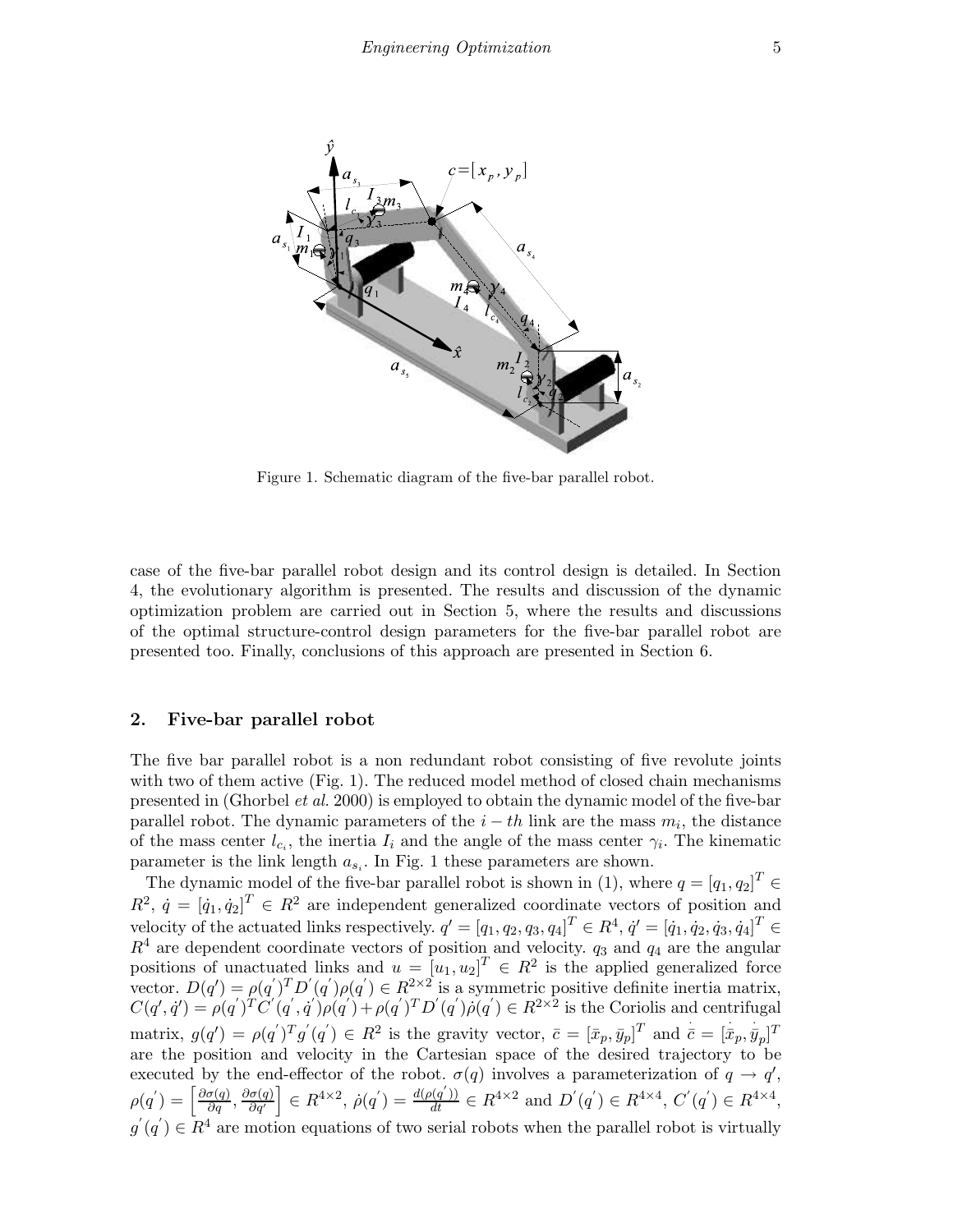cut open at the end-effector (Ghorbel et al. 2000).

$$
\ddot{q} = D^{-1}(q') (-C(q', \dot{q}')\dot{q} - g(q') + u) \n\dot{q}' = \rho(q') \dot{q} \nq' = \sigma(q)
$$
\n(1)

The main characteristic of the parallel robot dynamic model that makes the difference to serial robot models (Spong and Vidyasagar 2004), is that there exist more singularity configurations in the workspace and it is defined on a compact set where closed-chain constraints are satisfied and singularity configurations are avoided. A manipulator is said to be at a singularity configuration when the Jacobian matrix losses its full rank (Lung-Wen 1999). Therefore, at a singularity configuration, a manipulator may lose one or more degrees of freedom, and it will not be able to follow some trajectories in the end-effector space. It follows that all control laws for open chain robots could also be applied with the only restriction that the guaranteed (Lyapunov) stability conclusions will be local (Ghorbel *et al.* 2000). In addition, some parallel robot dynamic models have implicit equations requiring a numerical method to solve. For the particular case of the five-bar parallel robot, the dynamic model is an explicit equation.

#### 2.1. Control system

In the last decades, researchers have been developing new and sophisticated control laws in order to improve the system performance from the control system standpoint. Nevertheless, in most of the cases the control system calibration is quite difficult requiring previous experience to tune the control system.

On the other hand, from the mechatronic design standpoint (Li *et al.* 2001), the performance of a robot relies on both the control system design and the mechanical system design. The mechatronic design does not focus on developing neither new control strategies nor a new mechanical system. The idea of a mechatronic design is to find a compromise between the control system design and the mechanical system design in order to improve the mechatronic system performance, considering control laws easy to implement and a predefined robot structure. Therefore, based on the idea of a mechatronic design, two PID controllers are chosen, since the PID controller has an appropriate performance in most of the applications and it is widely accepted by several industrial control processes despite of the development of many others control strategies. Therefore with the PID controller, the input vector  $u = [u_1, u_2]^T$  is defined in (2).

$$
u_i = k_{p_i} e_i + k_{i_i} \int_0^{t_f} e_i dt + k_{d_i} \dot{e}_i \quad \text{for } i = 1, 2
$$
 (2)

Due to the integrator of the PID controller, the closed loop system order is increased by one for each control input. So, the dynamic model of the five-bar parallel robot (1) with its PID controller (2) can be formulated in state variables as nonlinear differential equations (3) which must be solved by a numerical method such as Runge-Kutta method:

$$
\dot{x} = \frac{dx}{dt} = f(x, \bar{x}, p, u)
$$
\n(3)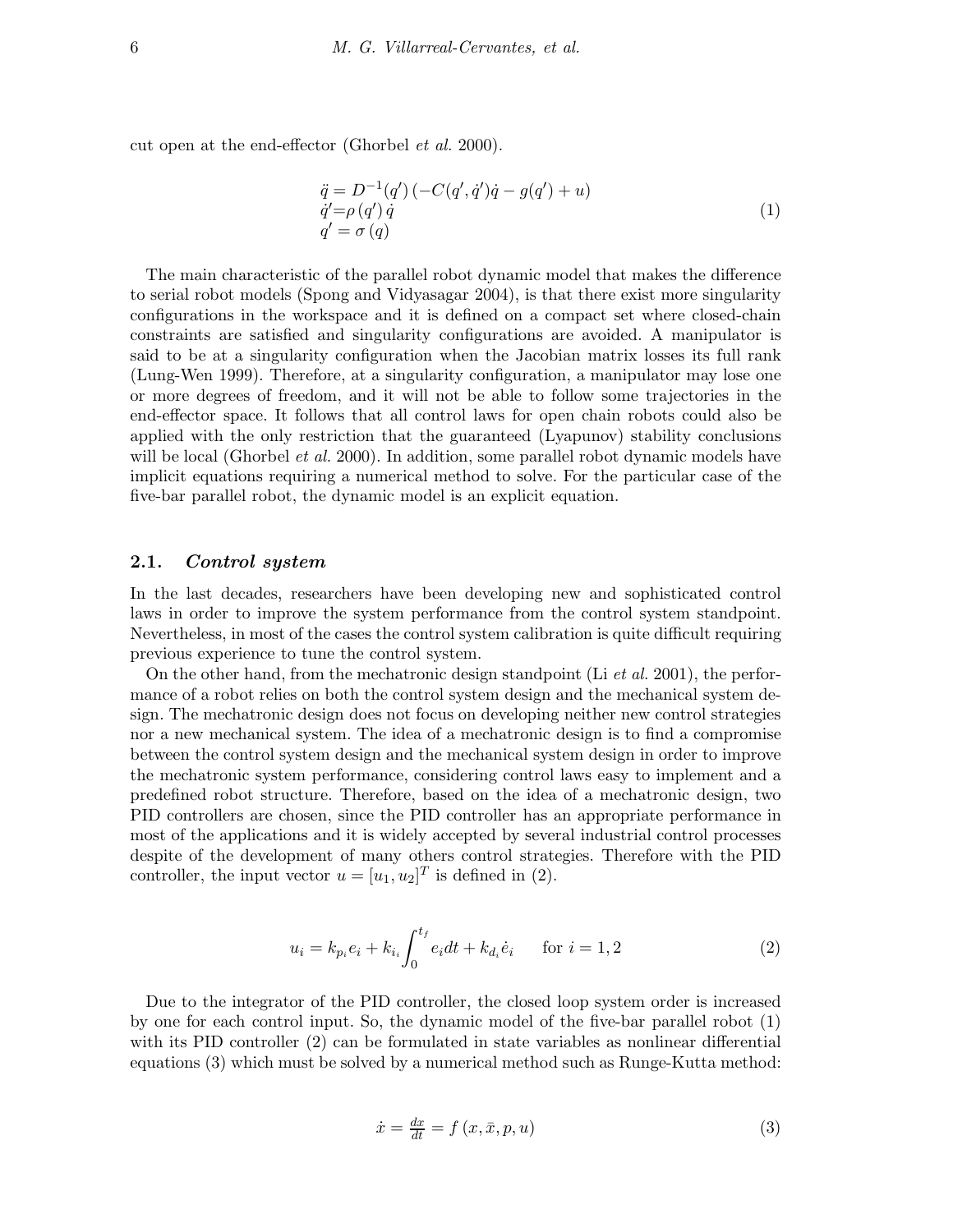where  $x = [q_1, q_2, \dot{q}_1, \dot{q}_2, \int_0^{t_f} e_1 dt, \int_0^{t_f} e_2 dt]^T = [x_1, ..., x_6]^T \in R^6$  and  $\bar{x} \in R^6$  are the current and desired state variable vectors,  $e = [e_1, e_2]^T = [\bar{x}_1 - x_1, \bar{x}_2 - x_2]^T$  and  $\dot{e} =$  $[\dot{e}_1, \dot{e}_2]^T = [\bar{x}_3 - x_3, \bar{x}_4 - x_4]^T$  are the angular position and velocity error vectors of the actuated angles, respectively, t is the time,  $t_f \in R$  is the final time and  $p \in R^{n_p}$  is a vector of all design variables where the mechanical and controller parameters of the system are included.

## 3. Structure-Control Integrated design approach

Dynamic optimization is the process of determining control and state histories for a dynamic system over a finite time period to minimize a performance index (BrysonJr. 1999). That is, an optimal control problem (OCP) for a dynamic continuous system consist in finding the time history of a control vector  $u(t)$  for  $t_0 < t < t_f$  to minimize a performance index of the form:

$$
J = \Phi[x(t_f)] + \int_{t_0}^{t_f} L(x(t), u(t), p, t)dt
$$
\n(4)

subject to:

$$
\frac{dx}{dt} = f(x(t), u(t), p, t)
$$
  
\n
$$
x(t_0) = x_0
$$
\n(5)

with  $t_0$ ,  $t_f$  and  $x_0$  specified.

In the general optimal problem, an n-dimensional state vector stated by  $x(t)$  describes the behavior of the system at time t. Also, an m-dimensional control vector  $u(t)$  determines the time rate of change of the state vector through the set of Ordinary Differential Equations (ODE's) stated by  $(5)$ . p is the time-independent parameter vector.

Dynamic optimization problems can be solved either by variational approaches or by applying some level of discretization that converts the original continuous time problem into a discrete time problem (Kameswaran and Biegler 2006). The variational approaches are focused on obtaining a solution to the classical necessary conditions for optimality (BrysonJr. 1999). These approaches are also known as indirect methods. The second approaches are the methods that discretize the original continuous time formulation can be divided into two categories, according to the level of discretization. The first category consists of methods that discretize only the control profiles (partial dicretization methods) and the second one consists of the methods that discretize the state and control profiles (full discretization methods). The partially discretized problem can be solved either by dynamic programming or by applying a nonlinear programming (NLP) strategy and they are known as control parametrization methods (Betts 2001). A basic characteristic of these approaches is that every iteration a feasible solution of the ODE's system, for given control values, is obtained by integration. The main advantage of these approaches is that they generate smaller discrete problems than full discretization methods. The full discretization problem can only be solved by NLP but the basic characteristic is that they solve the ODE's only once, at the optimum. The full discretization method is larger and may require special solution techniques (Kameswaran and Biegler 2006).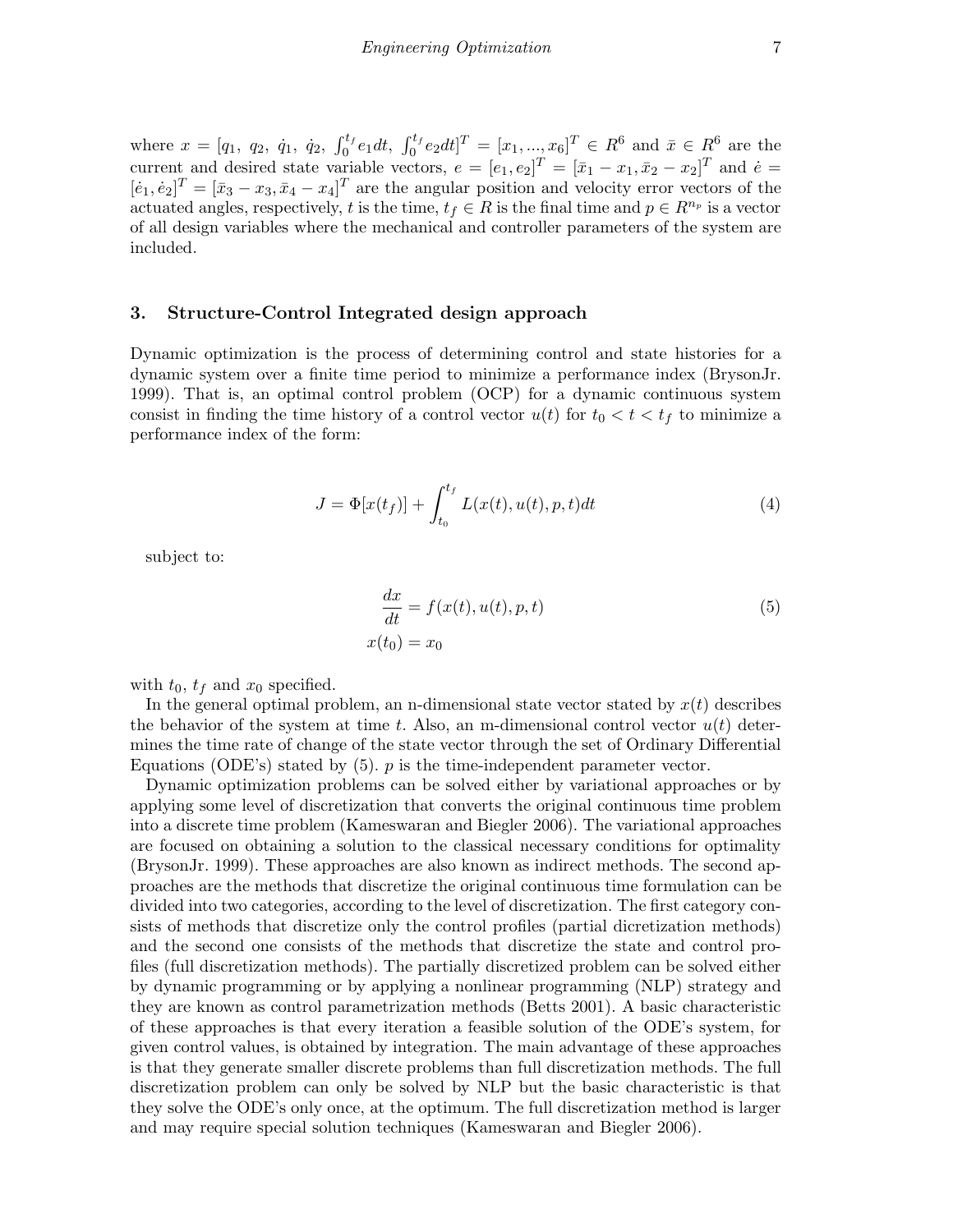In order to solve the OCP, a control parametrization method can be used. The idea is to transform the infinite dimensional OCP into a finite dimensional optimization problem or NLP problem, where the trajectory generation (state vector  $x(t)$ ) and the feedback design of a control system (control vector  $u(t)$ ) can be considered as two separate problems. That is, the design of a control system can be computed based on a control vector parameterization (CVP) while the trajectory generation is subject to fulfill the set of ODEs stated by (5). The control parameterization method is used in several works as in Cruz-Villar et al. (2009) and Sadegh and Driessen (1999). Therefore, in this work the control vector is parameterized using PID controllers. This control vector parameterization is stated in (2). Without loss of generality in the integrated design framework, the problem stated in  $(4)-(5)$  is rewritten as:

$$
M_{p}^{in} \qquad \bar{J}(x, \bar{x}, \bar{c}, \dot{\bar{c}}, p, t)
$$
\n
$$
\bar{J} = \int_{t_0}^{t_f} L(x, \bar{x}, \bar{c}, \dot{\bar{c}}, p, t) dt
$$
\n(6)

subject to:

$$
\frac{dx}{dt} = f(x, \bar{x}, p, t), x(t_0) = x_0 \tag{7}
$$

$$
g_j(x, \bar{x}, \bar{c}, \bar{c}, p, t) < 0, \text{ for } j = 1, \dots, n_g \tag{8}
$$

$$
h_k(x, \bar{x}, \bar{c}, \bar{c}, p, t) = 0, \text{ for } k = 1, \dots, n_h
$$
 (9)

where  $p \in R^{n_p}$  is a vector of all design variables involving the geometric mechanical parameters of the five-bar parallel robot and the PID controller gains,  $x \in R^n$  and  $\bar{x} \in \mathbb{R}^n$  are the current and desired state variable vectors for the generalized coordinates and generalized velocities of the system dynamics, respectively,  $x_0 \in R^n$  is the initial state vector required for solving the nonlinear differential equations (NLDEs) (7),  $t \in R$  is the time variable,  $\bar{c} \in R^{n_c}$  and  $\bar{c} \in R^{n_c}$  are the position and velocity vectors in the Cartesian space of the desired trajectory to be tracked by the system,  $f(x, \bar{x}, p, t) : R^{n+n_p} \rightarrow$  $R^n$  is a nonlinear vector function,  $L(x, \bar{x}, \bar{c}, \bar{c}, p, t)$  :  $R^{n+n_p} \to R$ ,  $g_j(x, \bar{x}, \bar{c}, \bar{c}, p, t)$  :  $R^{n+n_p} \to R$  and  $h_k(x, \bar{x}, \bar{c}, \bar{c}, p, t) : R^{n+n_p} \to R$  are smooth functions which correspond to the performance criterion, inequality and equality constraints referred to the system design, respectively. Then, the nonlinear dynamic optimization problem (NLDOP) for the mechatronic design of the five-bar parallel robot, is to find the design variables  $p$  that minimize (6) subject to inherent design constraints (7 - 9).

In next subsections, the performance criterion for the structure-control integrated design of the five-bar parallel robot is presented. Moreover, the design variable vector and the constraints of the NLDOP (6) - (9) are detailed.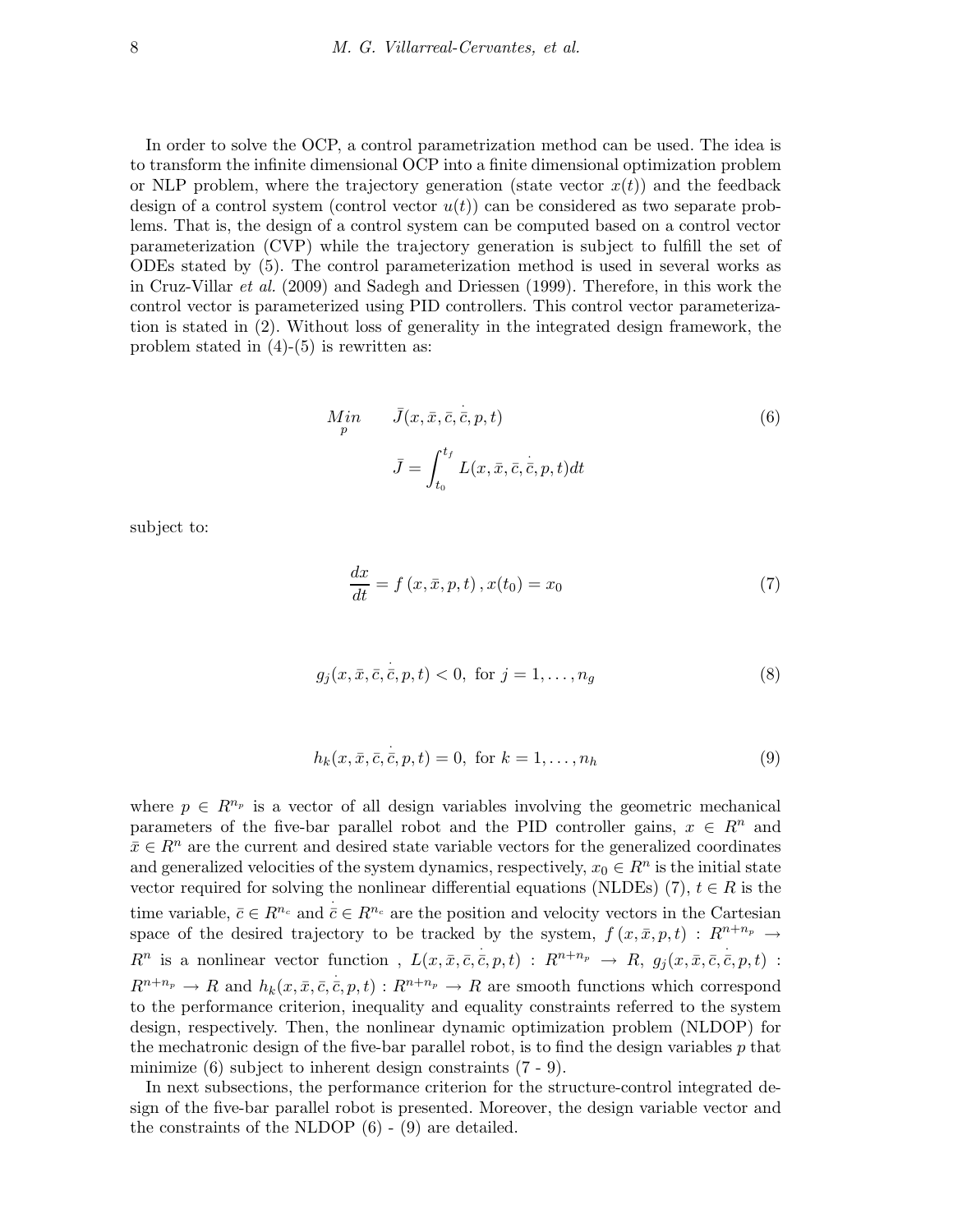## 3.1. Performance criterion

Singularity configuration is a typical problem in parallel robots. In a singular configuration, a manipulator may lose one or more degrees of freedom, and it will not be able to follow some trajectories in the end-effector space (Lung-Wen 1999). Hence, when it happens, the parallel robot can not be controlled.

According to the singularity classification (Liu *et al.* 2006) of the five-bar parallel robot, there are three kind of singularities: the first kind, called the stationary singularity, occurs when the end-effector reaches its workspace limit, that is, when the angles  $q_1$  and  $q_3$  or  $q_2$  and  $q_4$  are collinear (see Fig. 1). The second kind of singularity called the uncertainty singularity arises when the robot gains additional degree of freedom (d.o.f.). This kind of singularity is usually inside the workspace and it occurs when the angles  $q_3$  and  $q_4$  are collinear. The last kind of singularity is of a different nature than the first two, since it is not only configuration but also architecture dependent, and it occurs when all links are collinear.

A kind of distance of the robot configuration to singular ones is the manipulability measure. A large manipulability measure means singularities remoteness and a small one means singularities closeness. This measure was developed by Yoshikawa (Yoshikawa 1990) and can be applied to non redundant robots (Mayorga and Carrera 2006). As the five-bar parallel robot is a non redundant robot, the manipulability measure is a useful criterion to avoid singularity configurations. Nevertheless, the manipulability measure can not be used as the only performance criterion in a design approach where both the mechanical and control parameters (mechatronic design) are simultaneously considered, since the control objective (to follow a desired point or trajectory) could not be carried out. So, the following performance criterion (10) is proposed in order to satisfy trajectory tracking without singularity configurations.

$$
\bar{J} = \int_{t_0}^{t_f} \left( \frac{e^T e}{\max_1} - \frac{2 \left| \det J^{-1} \right|}{tr(J^{-1} J^{-T})} \right) dt \tag{10}
$$

where:

$$
J = \begin{bmatrix} -\frac{a_1(\sin(q_2+q_4))\sin q_3}{\sin(q_1-q_2+q_3-q_4)} & \frac{a_2(\sin(q_1+q_3))\sin q_4}{\sin(q_1-q_2+q_3-q_4)}\\ \frac{a_1(\cos(q_2+q_4))\sin q_3}{\sin(q_1-q_2+q_3-q_4)} & -\frac{a_2(\cos(q_1+q_3))\sin q_4}{\sin(q_1-q_2+q_3-q_4)} \end{bmatrix} \tag{11}
$$

$$
q_3 = \sin^{-1} \frac{a_4 \sin q_4 + a_2 \sin q_2 - a_1 \sin q_1}{a_3}
$$
  
\n
$$
q_4 = 2 \tan^{-1} \left( \frac{-B \pm \sqrt{B^2 - 4AC_4}}{2A} \right)
$$
  
\n
$$
A = a_4^2 + a_2^2 + a_5^2 + a_1^2 - a_3^2 + 2a_2 a_5 \cos (q_2) - 2a_2 a_1 \cos (q_2 - q_1)
$$
  
\n
$$
-2a_5 a_1 \cos (-q_1) - 2a_4 a_2 \cos q_2 - 2a_4 a_5 + 2a_4 a_1 \cos q_1
$$
  
\n
$$
B = 4a_4 a_2 \sin q_2 - 4a_4 a_1 \sin q_1
$$
  
\n
$$
C = a_4^2 + a_2^2 + a_5^2 + a_1^2 - a_3^2 + 2a_2 a_5 \cos (q_2) - 2a_2 a_1 \cos (q_2 - q_1)
$$
  
\n
$$
-2a_5 a_1 \cos (-q_1) + 2a_4 a_2 \cos q_2 + 2a_4 a_5 - 2a_4 a_1 \cos q_1
$$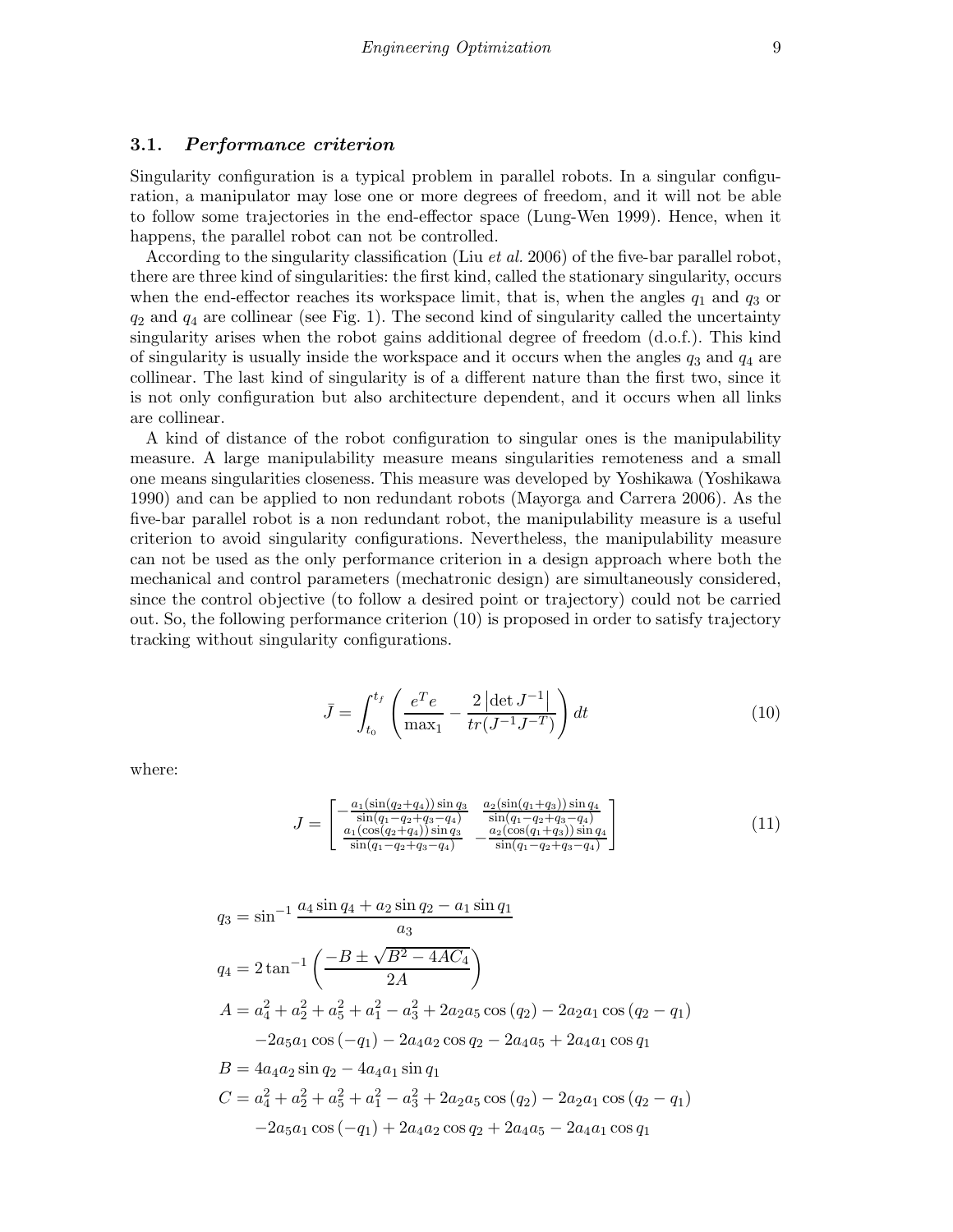

Figure 2. Schematic representation of kinematic and dynamic parameters, and the geometric parameters of the links for the five-bar parallel robot.

In (10), the first term involves the position errors where  $e = [\bar{x_1} - x_1, \bar{x_2} - x_2]^T$  is the vector of angular position errors. The second term is the manipulability measure where det (•) and  $tr(\bullet)$  are the determinant and the trace of the matrix (•), and J is the Jacobian matrix of the five-bar parallel robot.  $\max_1$  is the square of the maximum angular position error found in the trajectory tracking for the time interval  $[0, t_f]$ . So, (10) is unitless.

## 3.2. Design variables

Let us consider figure 2. In this paper an octagonal shape of the links is used because the geometric parameters of the links can modify in a wide range the dynamic parameters of the links (i. e., the mass  $m_i$ , the mass center length  $l_{c_i}$ , the mass center angle  $\gamma_i$ ) and the kinematic parameters (i. e., link length  $a_{s_i}$ ). The geometric parameters of the  $i-th$  link  $a_{s_i}, b_{s_i}, c_{s_i}, d_{s_i}, e_{s_i}, f_{s_i}, g_{s_i}, h_{s_i}, i_{s_i}, j_{s_i}, k_{s_i}$ , for the five-bar parallel robot are considered as the structural design parameters to be optimized. Those parameters are selected because they can modify the dynamic and kinematic parameters of the links. Once the optimization process is finished, the optimum geometric parameters will provide the shape of the link. If those parameters are not considered and if we select only the dynamic and kinematic parameters, another optimization process would be required in order to find the structure shape.

On the other hand, the gains of the two PID controllers  $(k_{p_1}, k_{i_1}, k_{d_1}, k_{p_2}, k_{i_2}, k_{d_2})$  are considered as the control design parameters to be optimized. So, the design parameter vector  $p \in R^{51}$  which involves structural and control design parameters results as in (12):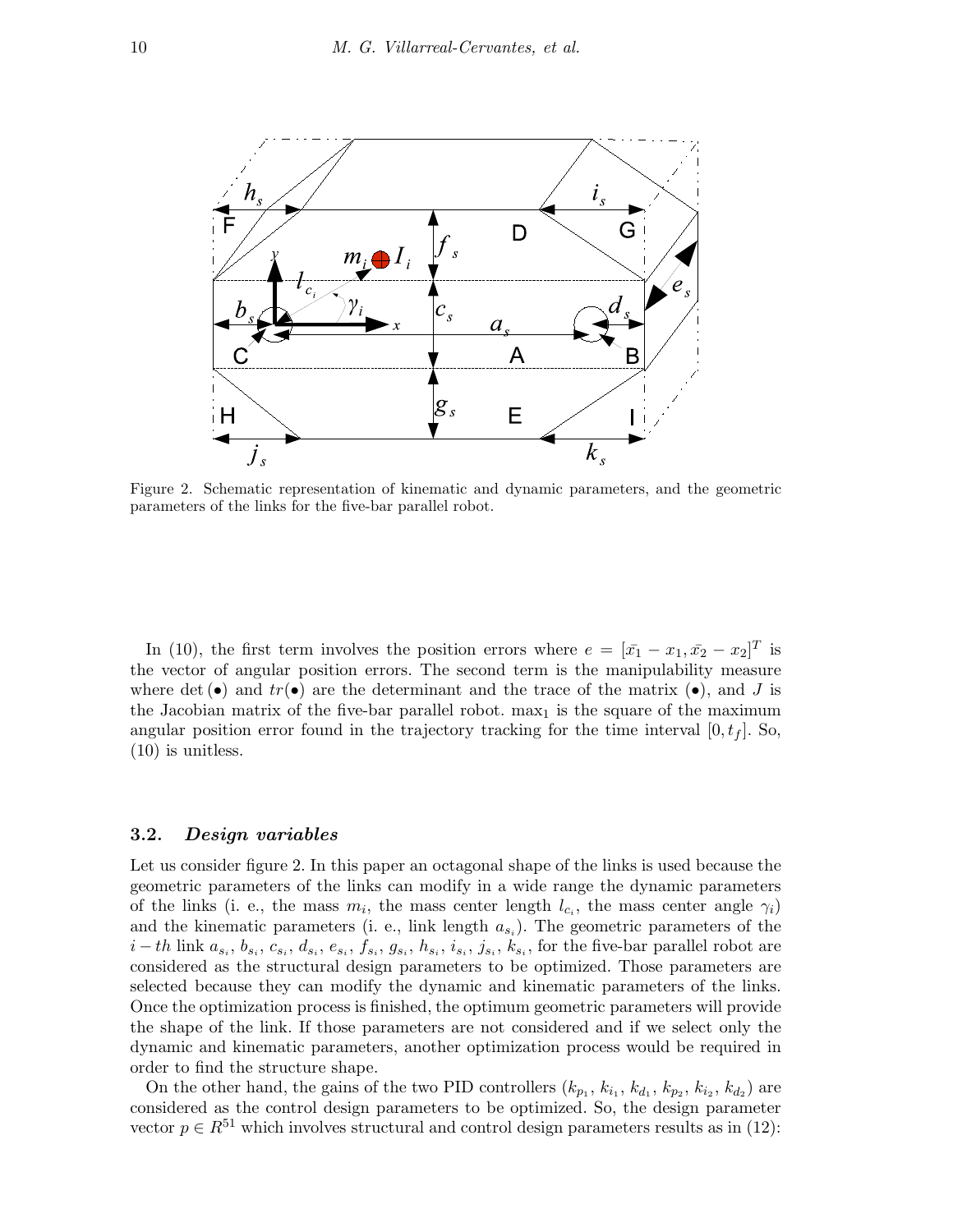$$
p = [a_{s_1} \cdots a_{s_5}, b_{s_1} \cdots b_{s_4}, c_{s_1} \cdots c_{s_4}, d_{s_1} \cdots d_{s_4}, e_{s_1} \cdots e_{s_4}, f_{s_1} \cdots f_{s_4},
$$
  
\n
$$
g_{s_1} \cdots g_{s_4}, h_{s_1} \cdots h_{s_4}, i_{s_1} \cdots i_{s_4}, j_{s_1} \cdots j_{s_4}, k_{s_1} \cdots k_{s_4}
$$
  
\n
$$
k_{p_1}, k_{p_2}, k_{i_1}, k_{i_2}, k_{d_1}, k_{d_2}]^T
$$
\n(12)

Note in Fig 2, that the geometric parameters  $f_{s_i}, g_{s_i}, h_{s_i}, i_{s_i}, j_{s_i}, k_{s_i}$  for  $i = 1$  to 4, can change the mass center angle  $\gamma_i$  of the  $i - th$  link in a closed interval  $[0, \pm \pi]$ . If these parameters are not taken into account, the mass center angle of the links could be changed to the following discrete values:  $0, \pm \pi$  rad. In order to find the mathematical expression of the dynamic parameters  $(m_i, l_{c_i}, \gamma_i, I_i)$  of the  $i - th$  link in terms of geometric parameters, it is necessary to consider the following:

- The coordinate origin is placed at the intersection of the  $x y$  axes and in the C hole as shown in Fig. 2.
- The  $i th$  link can only move at the  $x y$  plane.
- There is a shaft in the B hole at the links 1 and 3. A cylindrical support is placed on the C hole of the link 1 and two cylindrical supports are placed at the B and C holes of the link 2, respectively.
- Links and shafts are made of aluminium and steel, respectively. The density of the aluminium and the steel are  $\rho_{al} = 2710 \frac{\text{Kg}}{\text{m}^3}$  and  $\rho_{st} = 7840 \frac{\text{Kg}}{\text{m}^3}$ , respectively.
- The links are divided in simple geometries in order to simplify the computing of their dynamic parameters. Therefore, the  $i - th$  link is divided in nine parts  $A_i$ ,  $B_i$ ,  $C_i$ ,  $D_i$ ,  $E_i$ ,  $F_i$ ,  $G_i$ ,  $H_i$ ,  $I_i$ , as it is shown in Fig. 2.
- The  $i th$  mass is concentrated at the mass center of the  $i th$  link.

The procedure to obtain the dynamic parameters of a body is explained in (Hibbeler 2003). The dynamic parameters of the five-bar parallel robot in terms of geometric parameters are summarized in next subsections.

#### 3.2.1. *Mass*  $m_i$

The masses of links are shown in (13), where  $m_{A_i},...,m_{I_i}$  are masses of the A,...,I geometric shapes,  $m_{xB_i}$  is the mass of the shaft which is placed on the  $B_i$  hole,  $m_{csB_i}$ and  $m_{csC_i}$  are masses of cylindrical supports which are placed on the B and C holes.  $r_B = 3.175 \times 10^{-3}$  m is the radius of the B hole,  $r_{csB} = 15.875 \times 10^{-3}$  m and  $r_{csC}$  =  $19.05 \times 10^{-3}$  m are radii of cylindrical supports which are placed on B and C holes respectively,  $L_{cs} = 0.010 \text{ m}$  is the length of the cylindrical support which is placed on C holes, and  $r_i = 0.006$  m for  $i = 1, 2$  and  $r_i = 0.0025$  m for  $i = 3, 4$  are radii of cylindrical supports which are placed on C hole.

$$
m_1 = m_{T_1} + m_{xB_1} + m_{csc_1}
$$
  
\n
$$
m_2 = m_{T_2} + m_{xB_2} + m_{csc_2} + m_{csB}
$$
  
\n
$$
m_3 = m_{T_3} + m_{xB_3}
$$
  
\n
$$
m_4 = m_{T_4}
$$
\n(13)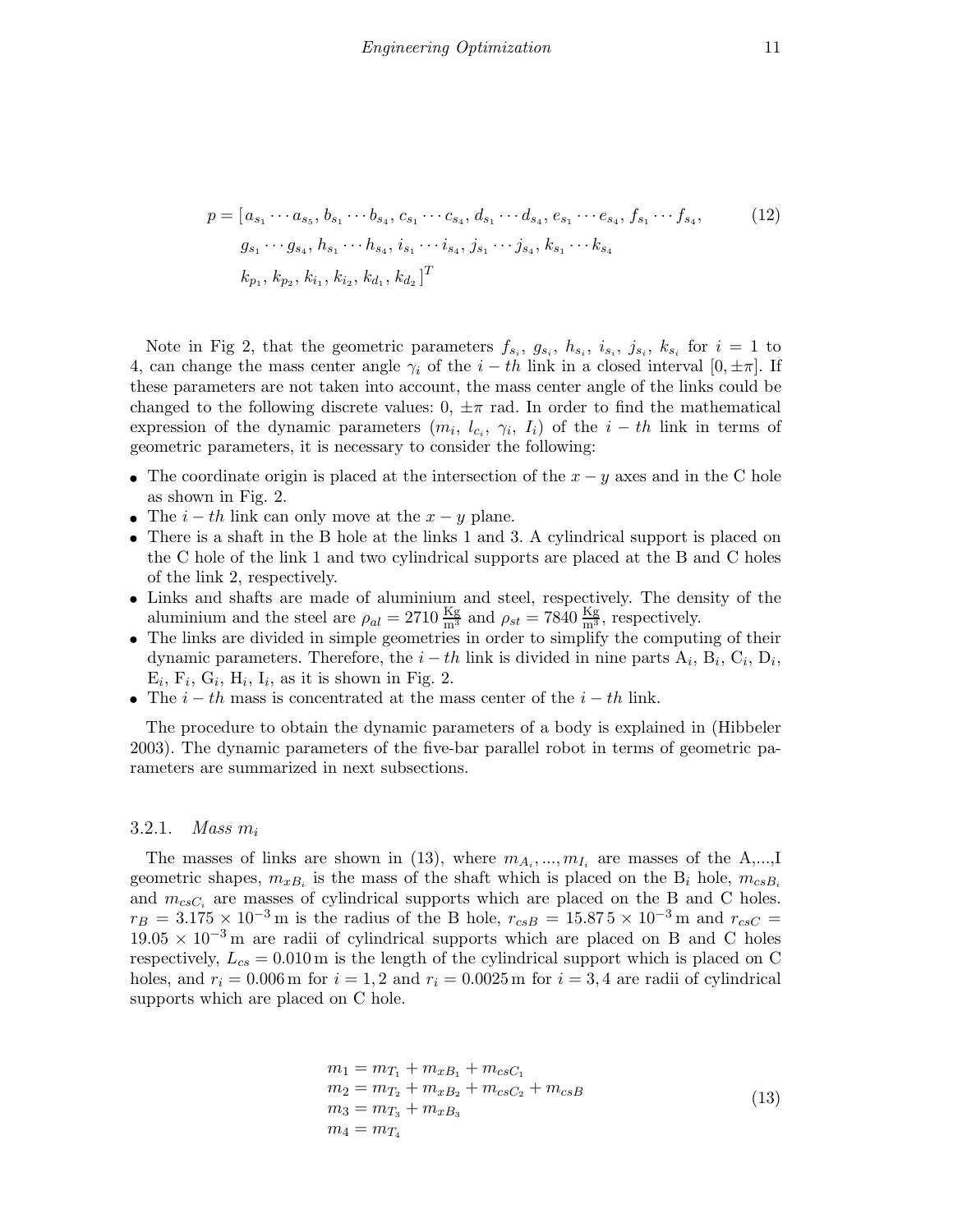where:

$$
m_{T_i} = m_{A_i} - m_{B_i} - m_{C_i} + m_{D_i} + m_{E_i} - m_{F_i} - m_{G_i} - m_{H_i} - m_{I_i}
$$
  
\n
$$
m_{xB_1} = \rho_{st} \pi r_B^2 (e_{s_1} + e_{s_3})
$$
  
\n
$$
m_{cs} = \rho_{at} \pi [r_{cs}c^2 - r_i^2] L_{cs}
$$
  
\n
$$
m_{B_i} = \rho_{al} [\pi (r_B)^2 (e_{s_i})]
$$
  
\n
$$
m_{cs} = \rho_{al} [\pi (r_i)^2 (e_{s_i})]
$$
  
\n
$$
m_{C_i} = \rho_{al} [\pi (r_i)^2 (e_{s_i})]
$$
  
\n
$$
m_{F_i} = \frac{1}{2} \rho_{al} (h_{s_i}) (f_{s_i}) (e_{s_i})
$$
  
\n
$$
m_{H_i} = \frac{1}{2} \rho_{al} (i_{s_i}) (f_{s_i}) (e_{s_i})
$$
  
\n
$$
m_{H_i} = \frac{1}{2} \rho_{al} (j_{s_i}) (g_{s_i}) (e_{s_i})
$$
  
\n
$$
m_{H_i} = \frac{1}{2} \rho_{al} (k_{s_i}) (g_{s_i}) (e_{s_i})
$$
  
\n
$$
m_{H_i} = \rho_{al} [a_{s_i} + b_{s_i} + d_{s_i}) (c_{s_i}) (e_{s_i})]
$$
  
\n
$$
m_{D_i} = \rho_{al} [a_{s_i} + b_{s_i} + d_{s_i}) (f_{s_i}) (e_{s_i})]
$$
  
\n
$$
m_{E_i} = \rho_{al} [a_{s_i} + b_{s_i} + d_{s_i}) (g_{s_i}) (e_{s_i})]
$$
  
\n
$$
m_{E_i} = \rho_{al} [a_{s_i} + b_{s_i} + d_{s_i}) (g_{s_i}) (e_{s_i})]
$$
  
\n
$$
m_{x_{B_2}} = \rho_{st} [\pi (r_B)^2 (e_{s_2} + e_{s_3} + e_{s_4})]
$$

## 3.2.2. Length  $l_{c_i}$  and angle  $\gamma_i$  of the mass center

The mathematical expression for the length  $l_{c_i}$  and the angle  $\gamma_i$  of the mass center for the  $i - th$  link is shown in (14).  $(x_{CM_i}, y_{CM_i})$  are the  $x - y$  coordinates of the total mass center of the link,  $(x_{A_i}, y_{A_i}), ..., (x_{I_i}, y_{I_i}), (x_{xB_i}, y_{xB_i}),$  and  $(x_{csB}, y_{csB})$  are the  $x-y$ mass center coordinate for the  $A_i, ..., I_i$  part, for the shaft placed on the B hole and for the cylindrical support placed on the B hole, respectively.

$$
l_{c_i} = \sqrt{(x_{CM_i})^2 + (y_{CM_i})^2}, \ \gamma_i = A \tan 2\left(\frac{y_{CM_i}}{x_{CM_i}}\right)
$$
 (14)

where: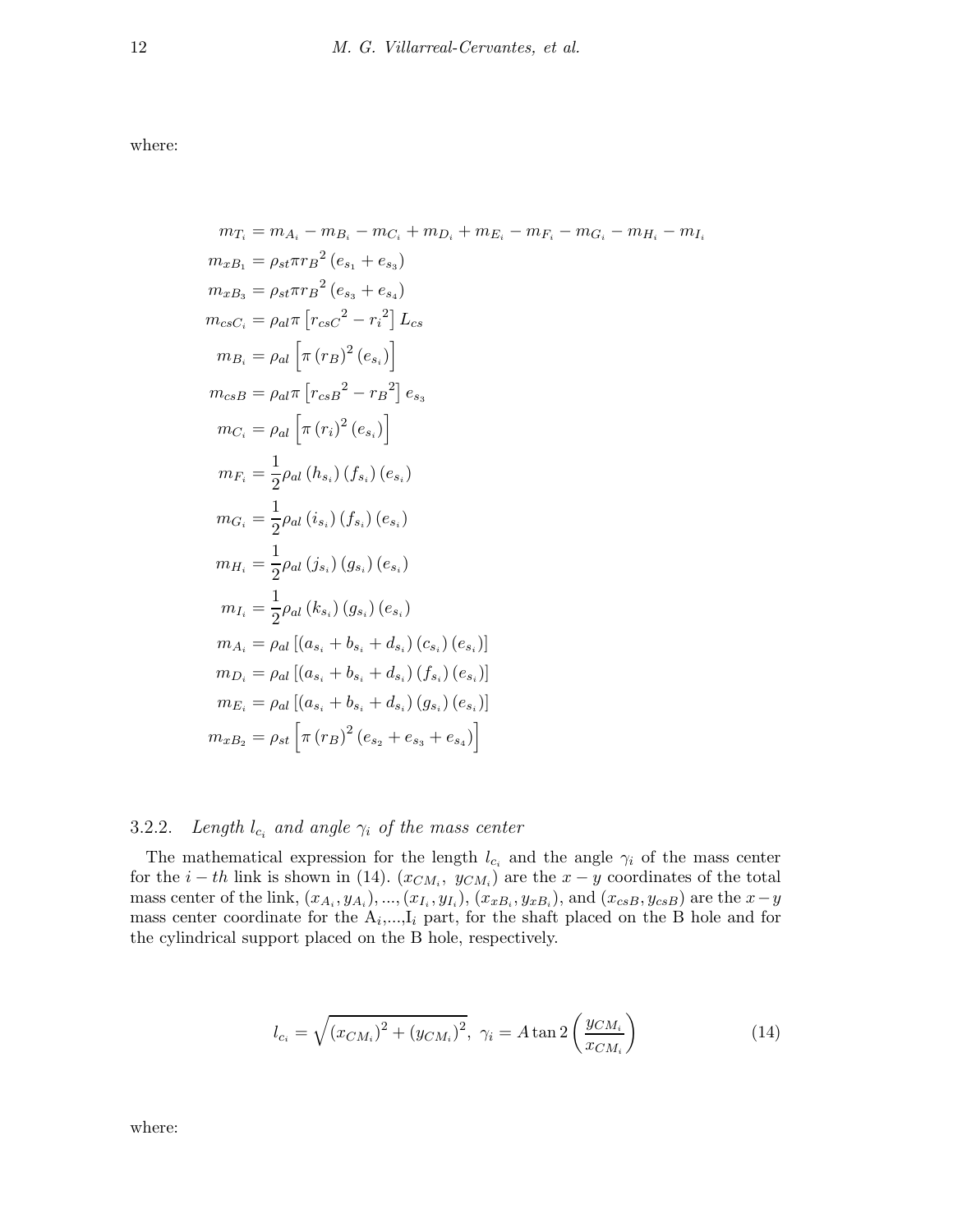$$
x_{T_1} = x_{A_1}m_{A_1} - x_{B_1}m_{B_1} - x_{C_1}m_{C_1} + x_{D_1}m_{D_1} + x_{E_1}m_{E_1} - x_{F_1}m_{F_1} - x_{G_1}m_{G_1}
$$
  
\n
$$
-x_{H_1}m_{H_1} - x_{I_1}m_{I_1}
$$
  
\n
$$
y_{T_1} = y_{A_1}m_{A_1} - y_{B_1}m_{B_1} - y_{C_1}m_{C_1} + y_{D_1}m_{D_1} + y_{E_1}m_{E_1} - y_{F_1}m_{F_1} - y_{G_1}m_{G_1}
$$
  
\n
$$
-y_{H_1}m_{H_1} - y_{I_1}m_{I_1}
$$
  
\n
$$
x_{CM_1} = \frac{x_{T_1} + x_{x_{B_1}}m_{x_{B_1}}}{m_1}
$$
  
\n
$$
y_{H_1} = y_{I_1} = -\left(\frac{1}{2}c_{8_1} + g_{8_1}\right) + \frac{1}{3}g_{8_1}
$$
  
\n
$$
x_{x_{B_2}} = x_{scB_2} = a_{s_2}
$$
  
\n
$$
x_{CM_3} = \frac{x_{T_3} + (x_{x_{B_3}})(m_{x_{B_3}})}{m_3}
$$
  
\n
$$
y_{CM_4} = \frac{y_{T_4}}{m_4}
$$
  
\n
$$
y_{C_4} = y_{G_1} = \left(\frac{1}{2}c_{s_1} + f_{s_1}\right) - \frac{1}{2}f_{s_1}
$$
  
\n
$$
y_{D_1} = \frac{1}{2}f_{s_1} + \frac{1}{2}c_{s_1}
$$
  
\n
$$
x_{D_1} = \frac{(a_{s_1} + b_{s_1} + d_{s_1})}{2} - b_{s_1}
$$
  
\n
$$
x_{C_2} = \frac{(a_{s_1} + b_{s_1} + d_{s_1})}{2} - b_{s_1}
$$
  
\n
$$
y_{CM_1} = \frac{y_{T_1}}{m_1}
$$
  
\n<math display="</math>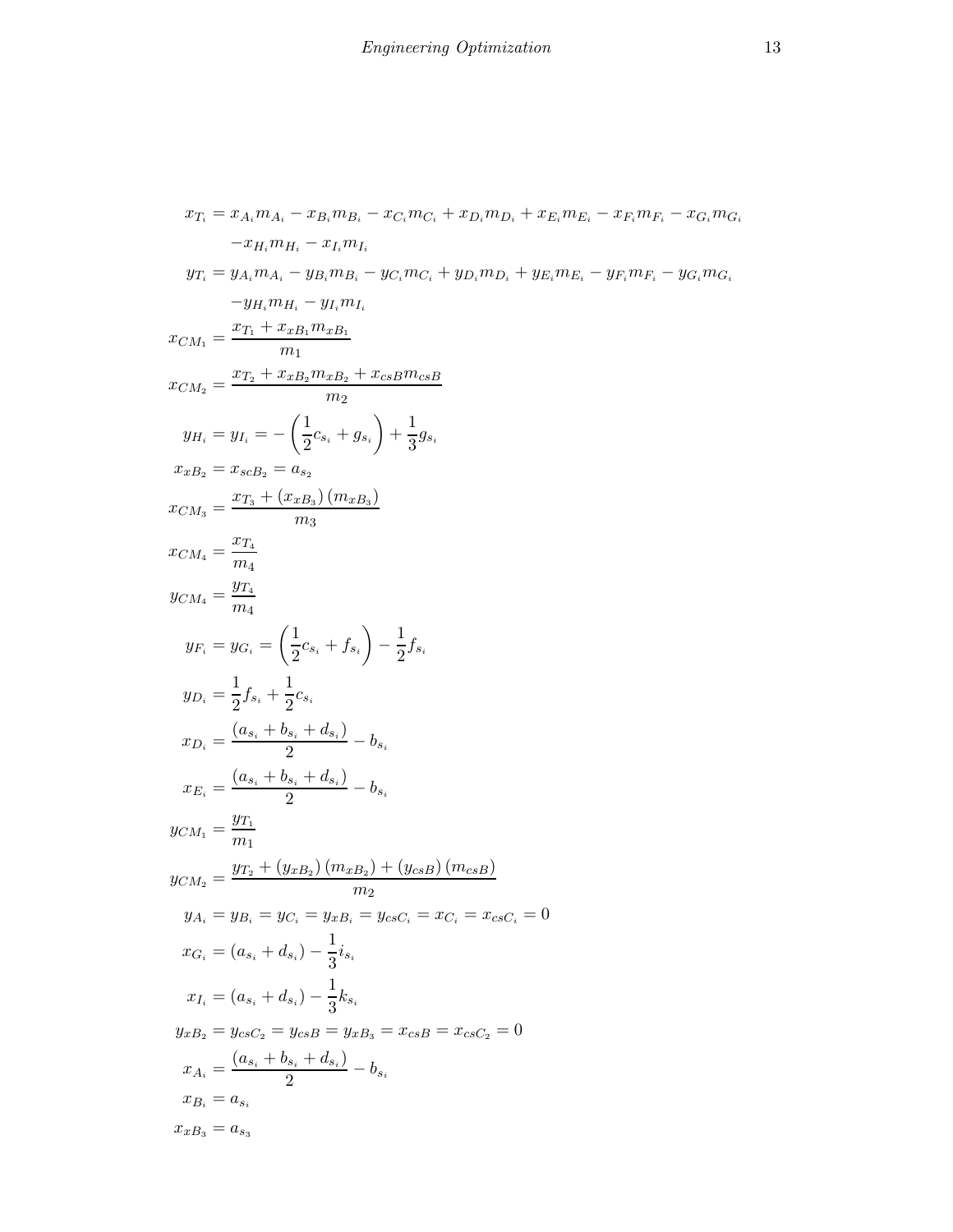$$
y_{CM_3} = \frac{y_{T_3} + (y_{xB_3}) (m_{xB_3})}{m_3}
$$

$$
y_{E_i} = -\frac{1}{2}(g_{s_i} - c_{s_i})
$$

$$
x_{F_i} = \frac{1}{3}h_{s_i} - b_{s_i}
$$

$$
x_{H_i} = \frac{1}{3}j_{s_i} - b_{s_i}
$$

$$
x_{xB_i} = a_{s_i}
$$

## 3.2.3. Inertia  $I_i$

The inertias of the links must be computed with respect to the mass center of the link, therefore the parallel axis theorem (Hibbeler 2003) is required. These inertias are computed as in (15), where  $I_{A_i},...,I_{I_i}$  are the inertias of the A,...,I geometric shapes, respectively,  $I_{xB_i}$  is the inertia of the shaft placed at the  $B_i$  hole,  $I_{csB}$  and  $I_{csC_2}$  are inertias of cylindrical supports which are placed at the B and C holes, respectively and  $P_{\#}$  is an equation where the sign  $\#$  represents whatever subscript, for example  $P_{A_i}, P_{B_i},$ etc.

$$
I_1 = I_{T_1} + I_{xB_1} + I_{c s C_1}
$$
  
\n
$$
I_2 = I_{T_2} + I_{x B_2} + I_{c s C_2} + I_{c s B}
$$
  
\n
$$
I_3 = I_{T_3} + I_{x B_3}
$$
  
\n
$$
I_4 = I_{T_4}
$$
\n(15)

where:

$$
I_{T_i} = I_{A_i} - I_{B_i} - I_{C_i} + I_{D_i} + I_{E_i} - I_{F_i} - I_{G_i} - I_{H_i} - I_{I_i}
$$
  
\n
$$
I_{I_i} = \frac{1}{18} m_{I_i} [k_{s_i}^2 + g_{s_i}^2] + P_{I_i}
$$
  
\n
$$
I_{xB_3} = \frac{1}{2} m_{xB_3} r_B^2 + P_{xB_3}
$$
  
\n
$$
I_{H_i} = \frac{1}{18} m_{H_i} [j_{s_i}^2 + g_{s_i}^2] + P_{H_i}
$$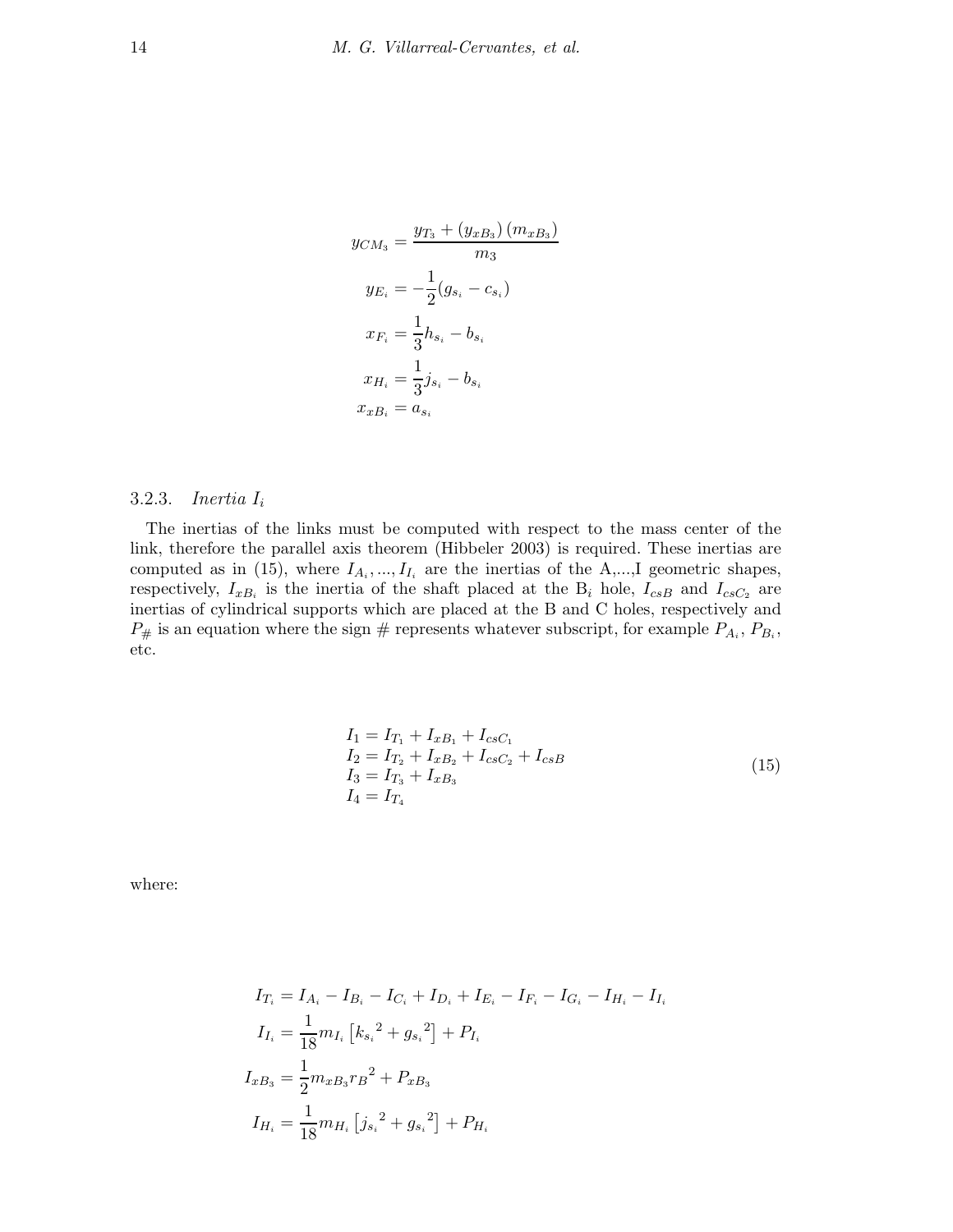$$
I_{xB_1} = \frac{1}{2} m_{xB_1} r_B^2 + P_{xB_1}
$$
  
\n
$$
I_{G_i} = \frac{1}{18} m_{G_i} [i_{s_i}^2 + f_{s_i}^2] + P_{G_i}
$$
  
\n
$$
I_{xB_2} = \frac{1}{2} m_{xB_2} r_B^2 + P_{xB_2}
$$
  
\n
$$
I_{csB} = \frac{1}{2} m_{csB} [r_{csB}^2 + r_B^2] + P_{csB}
$$
  
\n
$$
I_{B_i} = \frac{1}{2} m_{B_i} r_B^2 + P_{B_i}
$$
  
\n
$$
I_{F_i} = \frac{1}{18} m_{F_i} [h_{s_i}^2 + f_{s_i}^2] + P_{F_i}
$$
  
\n
$$
I_{C_i} = \frac{1}{2} m_{C_i} r_i^2 + P_{C_i}
$$
  
\n
$$
I_{A_i} = \frac{1}{12} m_{A_i} ((a_{s_i} + b_{s_i} + d_{s_i})^2 + (c_{s_i})^2) + P_{A_i}
$$
  
\n
$$
I_{D_i} = \frac{1}{12} m_{D_i} ((a_{s_i} + b_{s_i} + d_{s_i})^2 + (f_{s_i})^2) + P_{D_i}
$$
  
\n
$$
I_{E_i} = \frac{1}{12} m_{E_i} ((a_{s_i} + b_{s_i} + d_{s_i})^2 + (g_{s_i})^2) + P_{E_i}
$$
  
\n
$$
P_{#} = m_{#} (\sqrt{(x_{#} - x_{CM_i})^2 + (y_{#} - y_{CM_i})^2})^2
$$
  
\n
$$
I_{csC_1} = \frac{1}{2} m_{csc_1} [r_{csC}^2 + r_i^2] + P_{csC_1}
$$
  
\n
$$
I_{csC_2} = \frac{1}{2} m_{csc_2} [r_{csC}^2 + r_i^2] + P_{csC_2}
$$

# 3.3. Constraint functions

The constraints in the parallel robot design involves: the maximum torque of the actuators (16) which establishes the real torque limits; the mobility of the robot (17) which is stated by the five-bar Grashof criterion; the real limits in the geometric design variables (18); the trajectory specification (19) to be followed by the end-effector of the five-bar parallel robot; and the parallel robot dynamic model (3).

$$
|u_i(t)| \le u_{i\max} \quad \text{ for } i = 1 \text{ to } 2, 0 \le t \le t_f \tag{16}
$$

$$
a_{s_5} + a_{s_1} + a_{s_2} - a_{s_3} - a_{s_4} < 0
$$
  
\n
$$
a_{s_1} + a_{s_2} - a_{s_3} < 0 \t a_{s_3} - a_{s_5} < 0
$$
  
\n
$$
a_{s_1} + a_{s_2} - a_{s_4} < 0 \t a_{s_4} - a_{s_5} < 0
$$
  
\n
$$
a_{s_5} - a_{s_{\text{max}}} \leq 0 \t -a_{s_1} + a_{s_{\text{min}}} < 0
$$
  
\n
$$
-a_{s_2} + a_{s_{\text{min}}} < 0
$$
\n(17)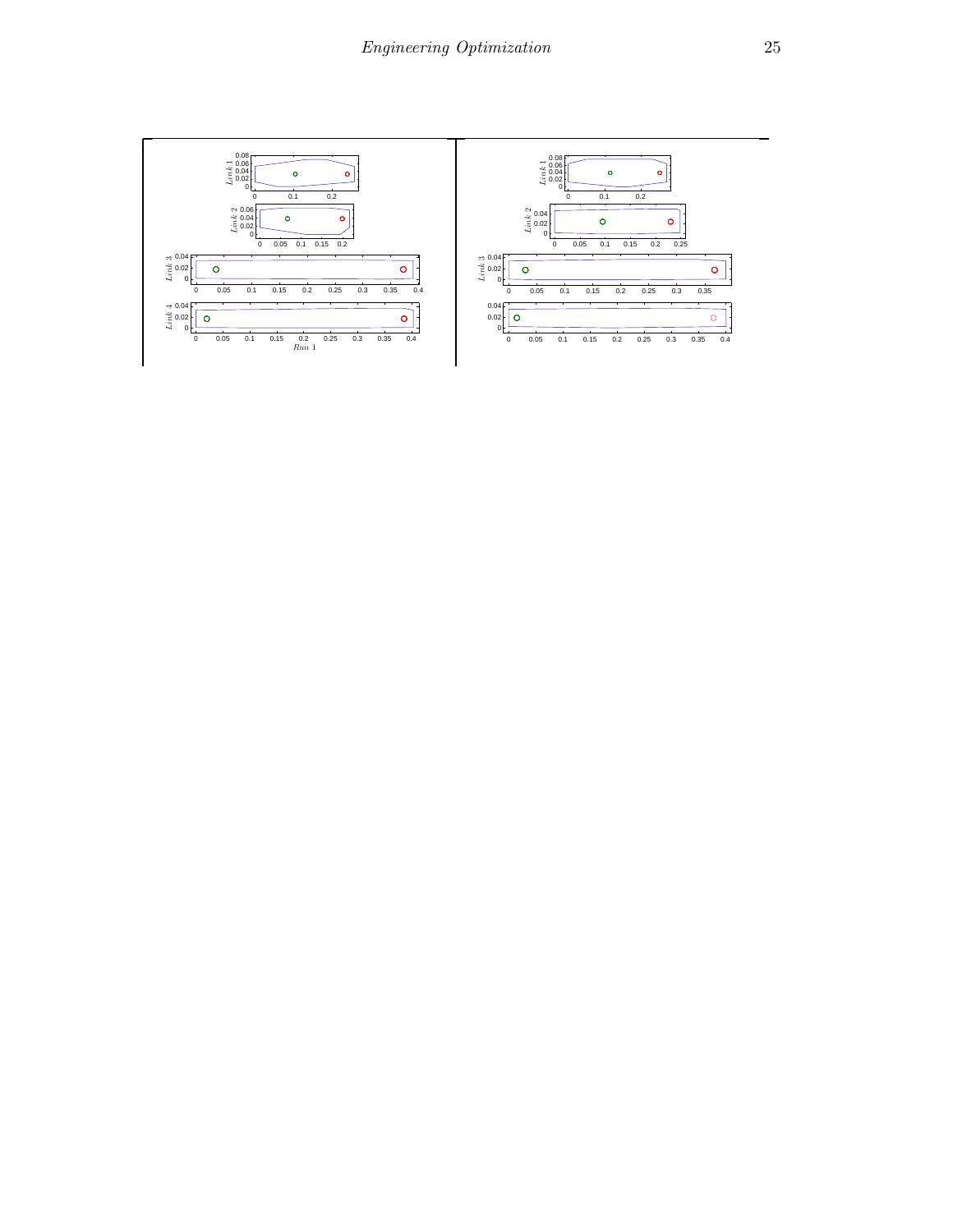

Figure 8. Schematic representation of optimal structures of parallel robot links for runs A and  $B$  (units in  $(m)$ ).

are shown in Table A3. The optimal link shapes have symmetric appearance as they are displayed in Fig. 8.

On the other hand, the optimal dynamic parameter of the links with the optimal geometric parameters found in run  $A$  and run  $B$  are shown in Table A4 and Table A5, respectively. It is important to remark that the mass center angle  $\gamma_i$  of all links  $(i = 1, ..., 4)$  are around zero radians because  $f_s^*$  $s_i^*$  and  $g_s^*$  $s_i$  tend to zero, and because the seometric parameter  $b_s^*$ <sup>\*</sup><sub>s<sub>i</sub></sub> satisfies  $b_{s_i}^* < a_{s_i}^* + d_s^*$  $s_i$  (see Fig. 2).

We highlight the following issues with respect to all runs: The design variables  $f_s^*$ .  $s_i^*, g_s^*$  $_{s_i}^*$ ,  $h_s^*$  $_{s_i}^*, i_s^*$  $_{s_1}^*,\,\,\,\,\, j_s^*$  $\sum_{s_i}^* , k_s^*$  $s_i$  for  $i = 1$  to 4 may not be taken into account in the optimization process because they do not improve the system performance both circle and Lissajous curve as the desired trajectories. Thus, the convergence required time of the CHDE algorithm could be reduced. For the circle, the design result of run  $A$  is better than design results of runs 1-5, because its design provides the best performance function value due to the modified stop criterion. Furthermore, run A renders symmetric link shapes. For the Lissajous curve, link shapes are symmetric too. It is clear that different trajectories (changes in the optimization problem) give different optimum design variables. Nevertheless, the same modified stop criterion could be used for changes in the optimization problem e. g., changes in the desired trajectory. Hence, the modified criterion is very useful for design problems with several design variables because the interruption of the CHDE algorithm is not prematurely done, besides changes in the optimization problem (different desired trajectory) could be considered.

In general, the optimal PID controller for all runs performs adequately. In order to show the PID control performance, the trajectory tracking of the design results of run A and run 5 is shown in Fig. 9. The errors for run A and run 5 are around  $1E - 04$  m and  $1.5E - 04$  m, respectively. Both design results present a good performance with respect to the trajectory tracking but the best of them is the design result of run A because the end-effector of the design result of run A almost reaches the desired trajectory (see Fig. 9b).

For the Lissajous curve, trajectory tracking with the optimal PID controller of the design results of run  $B$  is displayed in Fig. 10. The trajectory tracking error is around  $4E - 04$  m.

On the other hand, singularity configurations for the five-bar parallel robot are carried out when the unactuated angles (q<sub>3</sub> and  $q_4$ ) have values of 0 or  $\pm \pi$  radians. As it can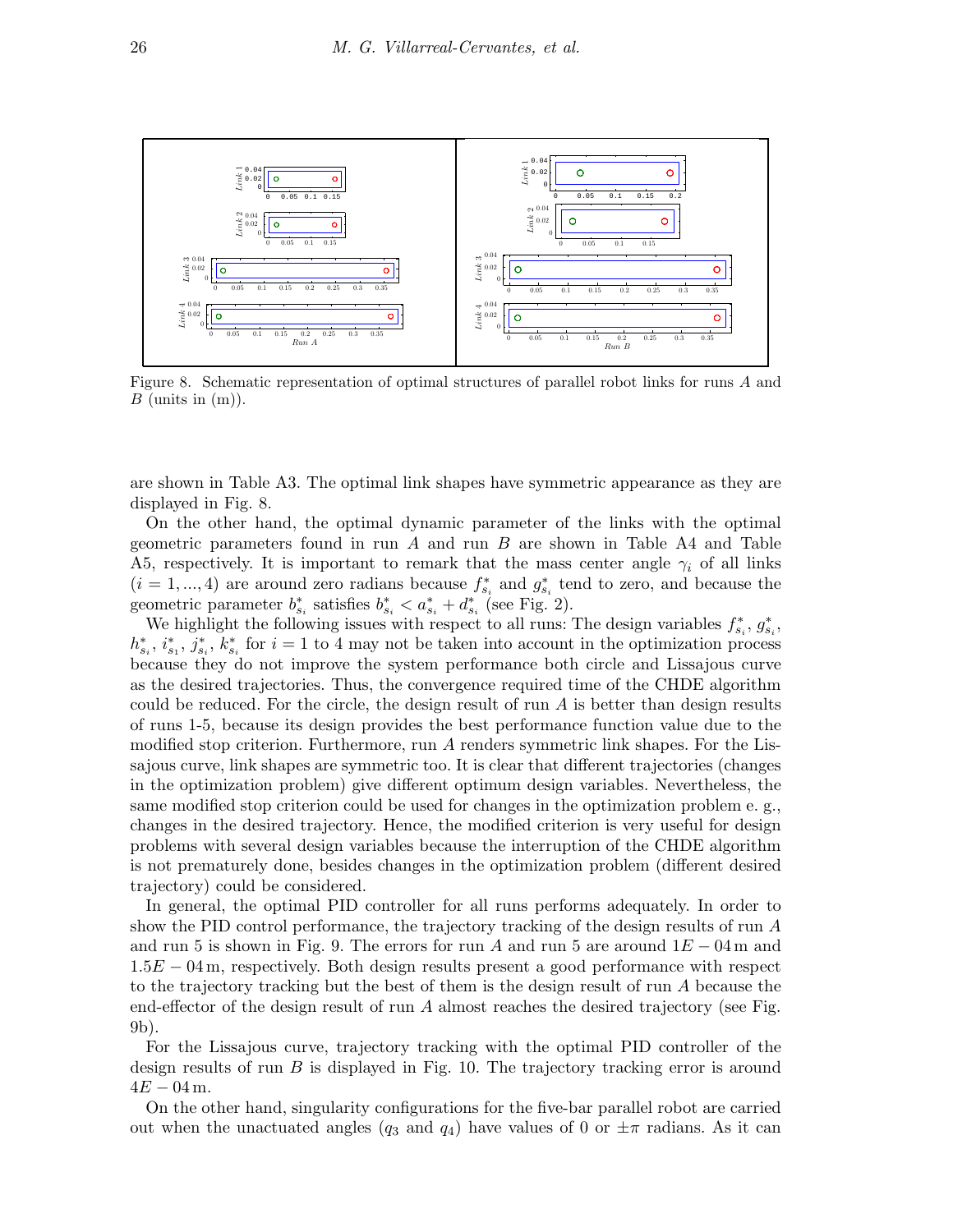

Figure 9. a) Behavior of the end-effector position of the parallel robot with designs of run A and 5. b) Detail of Fig. a).

be seen in Fig. 11, the behavior of the unactuated angles for the trajectory tracking do not reach singularity configurations neither for run  $A$  nor for run  $B$ . Hence, minimizing the performance function stated in (20), the position error is minimized and singularity configurations of the five-bar parallel robot for the trajectory tracking are avoided.

It is important to note in Fig. 12, that constraints related to real torque limits (5 Nm) are fulfilled.

#### 6. Conclusions and future work

In this paper, a structure-control design of the five-bar parallel robot for trajectory tracking and singularity avoidance is stated. This is formulated as a nonlinear dynamic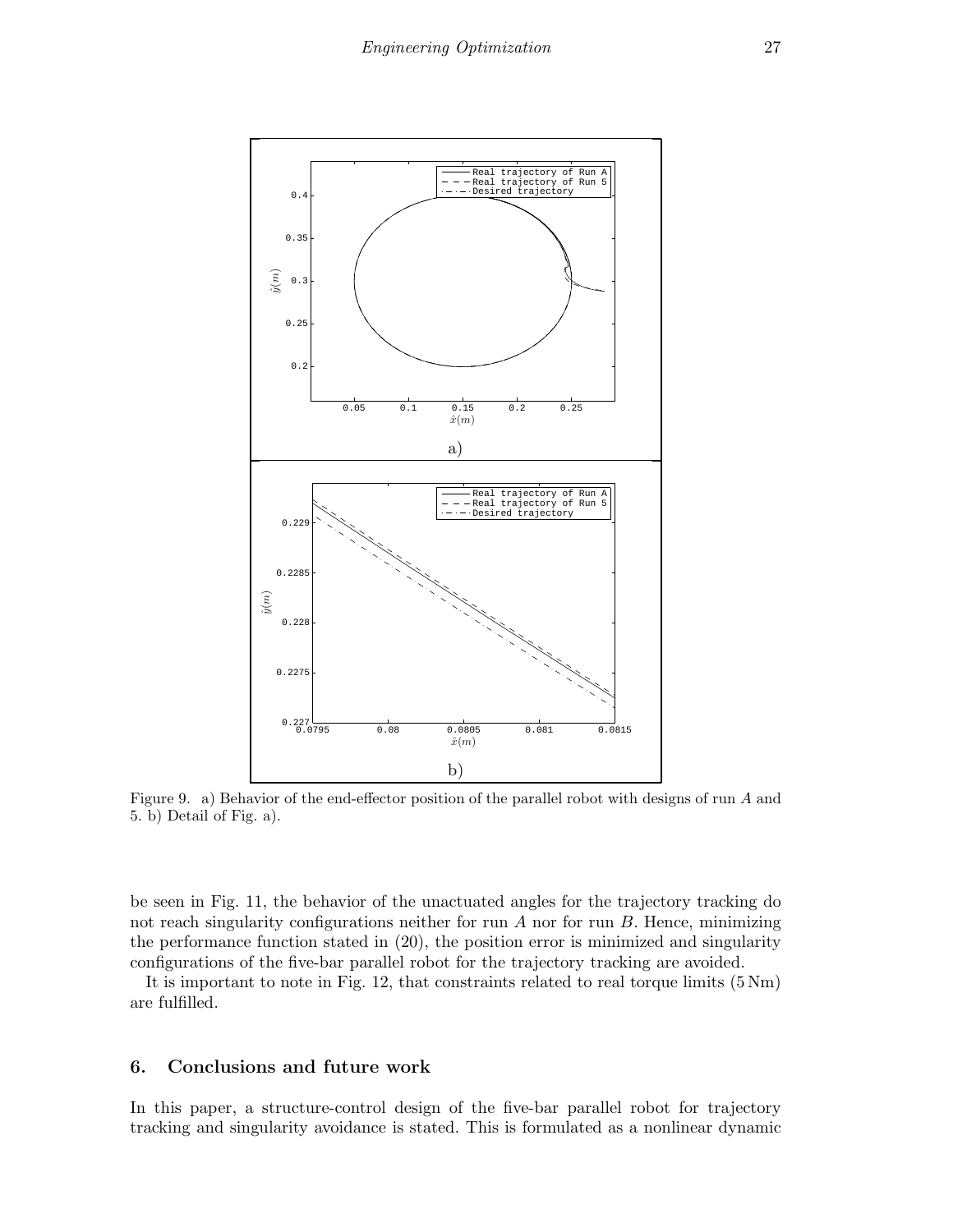

Figure 10. Behavior of the end-effector position of the parallel robot with the design of run B.

optimization problem, where the system dynamics (nonlinear differential equations) is considered as an equality constraint. This problem is solved by a constraint-handling differential evolution algorithm. Two different desired trajectories are chosen.

Fifty one design variables which involve both structure and control aspects are proposed. As the stop criterion influences the convergence of optimization algorithms, different stopping criteria may vary the found optimum results. A good stop criterion for this problem would be that all individuals of the population become similar to each other because some other stop criterion requires a priori knowledge of the problem at hand (e. g. maximum number of generations). In addition, using that criterion, the CHDE algorithm can exhaustively search the optimal results in spite of changes in the design problem e. g. changes in the desired trajectory and in spite of having several design variables.

The CHDE algorithm finds all design variables that improve a dynamic performance function value. The algorithm spends a reasonable time to converge to optimum solutions. In spite of having a large number of design variables and a highly constrained dynamic optimization problem, the CHDE algorithm efficiently works in searching the optimum design variables.

The design results of all runs of the algorithm considering a circle as the desired trajectory are good solutions since all provide similar performance function value. Nevertheless, from a design point of view, the best performance function value is obtained when the modified stop criterion is used (run  $A$ ), resulting in a design with symmetric link shapes.

Both the geometric parameters and the PID control gains are simultaneously found in one single design step. A synergetic interaction of the structure and the control design is carried out, where the best trade-off between both behaviors is taken into account at the end of the optimization process.

Optimal results show that the mass center angles  $\gamma_i$  of the links, in an interval  $(0, \pm \pi]$ radians, do not improve the position error and the singularity avoidance. Only the discrete value of 0 radians in the mass center angles could improve the performance of the five-bar parallel robot.

Future work involves the experimental implementation of the presented approach. On the other hand, one issue in engineering that deserves some further study is the develop-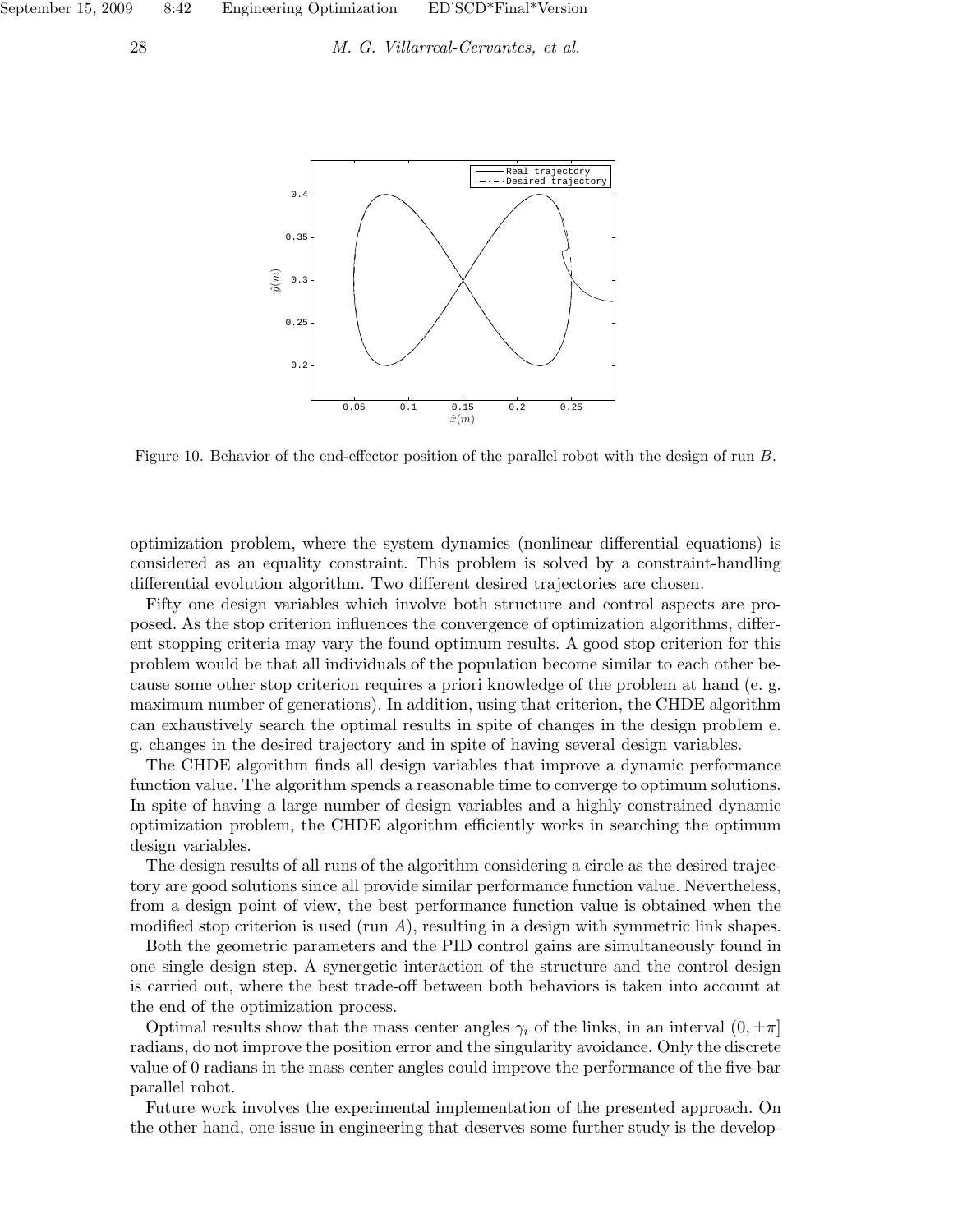## Engineering Optimization 29



Figure 11. a) Behavior of the unactuated angles. a) Run A (circle) and b) Run B (Lissajous curve).

ment of a robust design not sensitive to variations on the trajectory, since it is important to develop an optimal mechatronic system with an optimal performance for multiple purposes (multiple tasks).

## Acknowledgements

The first author acknowledges support from the Mexican Consejo Nacional de Ciencia y Tecnolog´ıa (CONACyT) through a scholarship to pursue graduate studies at CINVESTAV-IPN, Electrical Engineering Department. All authors acknowledge support from CONACyT, via the project number 084060.

The fourth author acknowledges support from the COFAA and EDI programs of the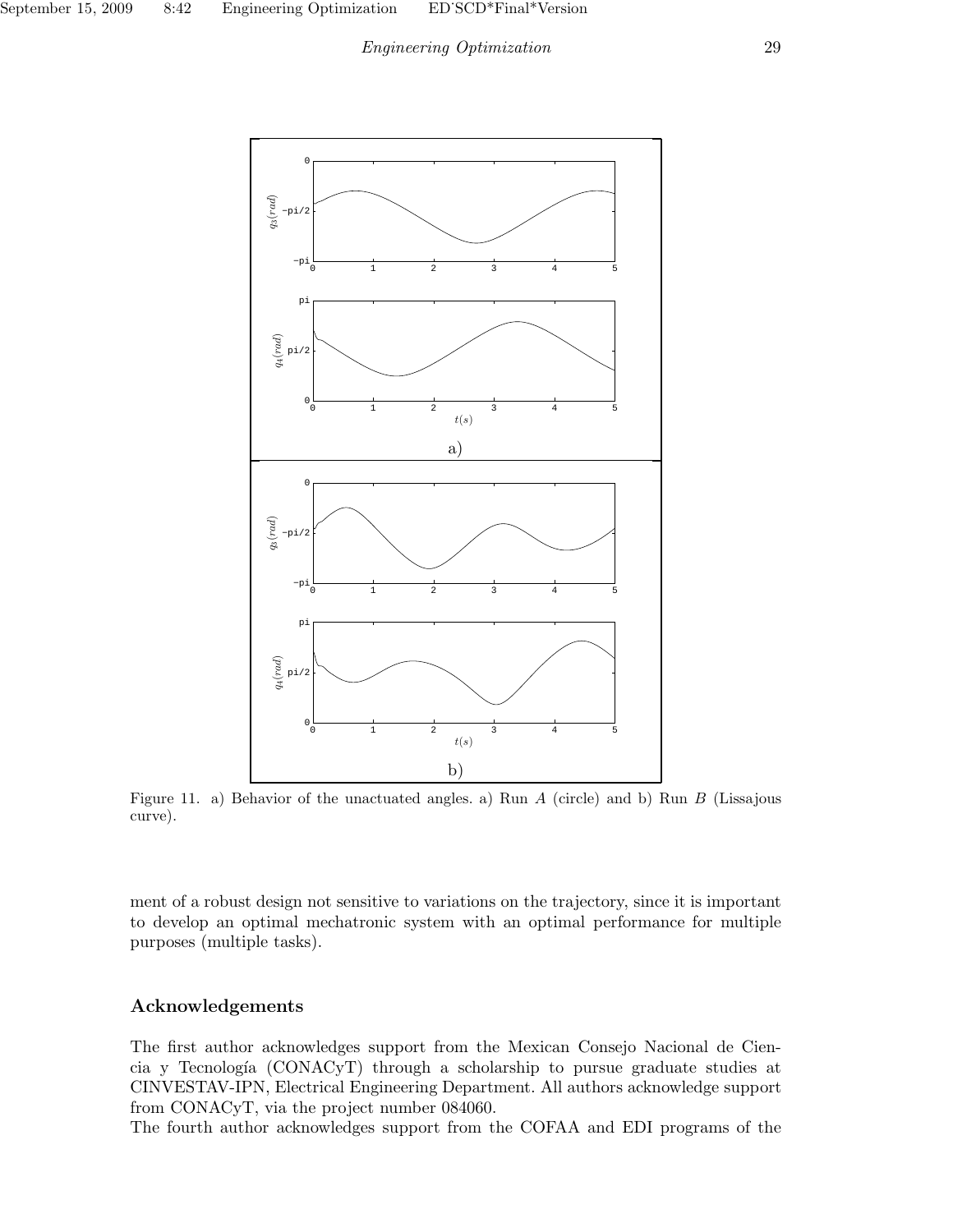



Figure 12. a) Behavior of the control signal. a) Run A (circle) and b) Run B (Lissajous curve).

Instituto Politécnico Nacional and support from SNI-CONACyT.

## References

- Affi, Z., EL-Kribi, B., and Romdhane, L., 2007. Advanced mechatronic design using a multi-objective genetic algorithm optimization of a motor-driven four-bar system. Mechatronics, 17 (9), 489–500.
- Alvarez-Gallegos, J., Cruz-Villar, C.A., and Portilla-Flores, E.A., 2005. Vol. 3789 of Lectures Notes in Artificial Intelligence, Evolutionary Dynamic Optimization of a Continuously variable Transmission for Mechanical Efficiency Maximization. In: MICAI 2005: Advances in Artificial Intelligence., 1093–1102 Springer.
- Betts, J.T., 2001. Practical methods for optimal control using nonlinear programming.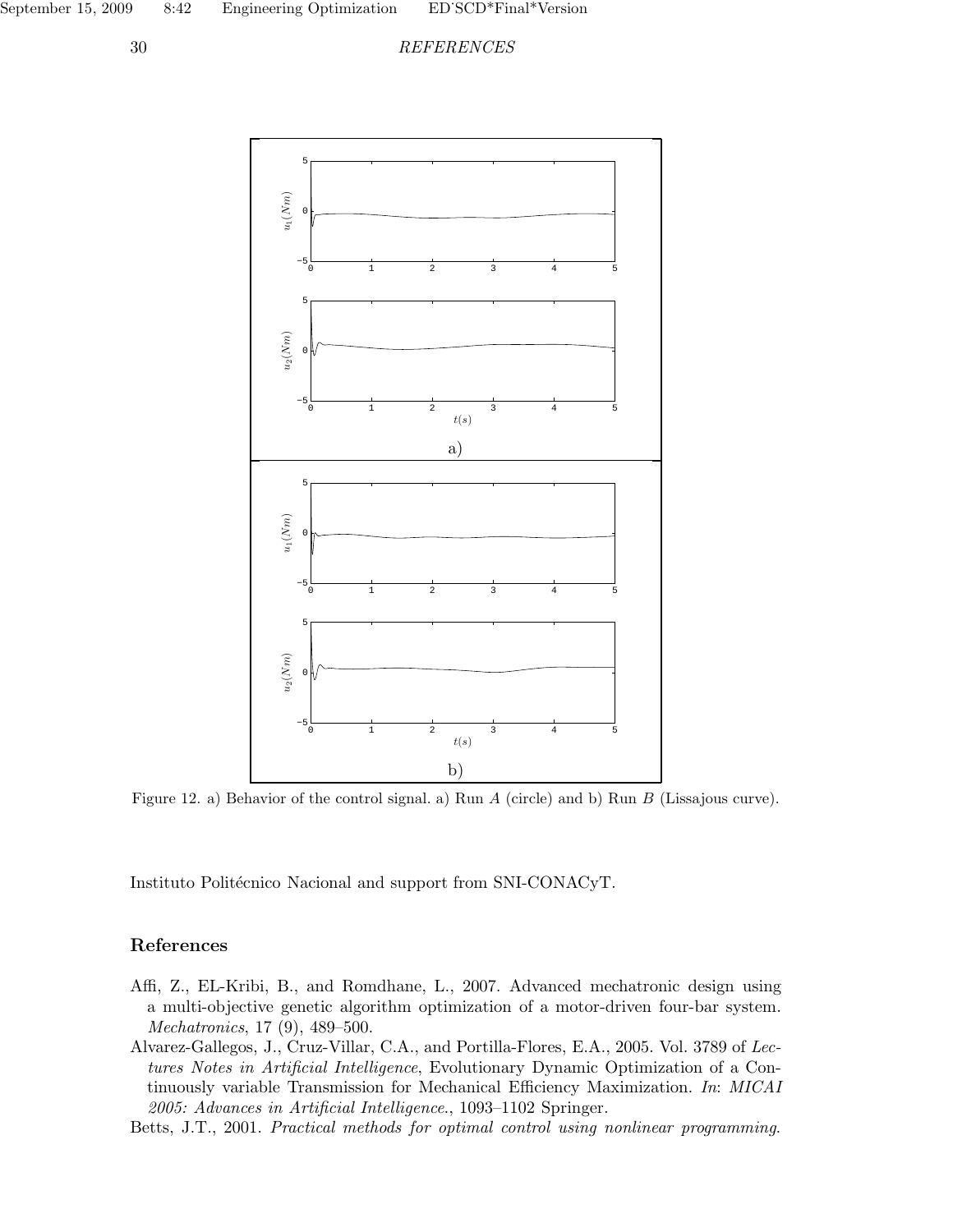#### REFERENCES 31

Society for Industrial Mathematics.

BrysonJr., A.E., 1999. Dynamic Optimization. Addison-Wesley Longman Inc.

- Cruz-Villar, C.A., Alvarez-Gallegos, J., and Villarreal-Cervantes, M.G., 2009. Concurrent redesign of an underactuated robot manipulator. Mechatronics, 19, 178–183.
- Deb, K. and Kain, S., 2003. Multi-Speed Gearbox Design Using Multi-Objective Evolutionary Algorithms. Journal of Mechanical Design, 125 (3), 609–619.
- Ghorbel, F.H., *et al.*, 2000. Modeling and set point control of closed-chain mechanisms: theory and experiment. IEEE Transactions on Control Systems Technology, 8 (5), 801–815.
- Hibbeler, R.C., 2003. Engineering mechanics : Statics & dynamics. Prentice-Hall.
- Hunt, K.H., 1983. Structural kinematics of in-parallel-actuated robot-arms. Journal of Mechanism, Transmissions and Automation in Design, 105 (4), 705–712.
- Kameswaran, S. and Biegler, L.T., 2006. Simultaneous dynamic optimization strategies: Recent advances and chanllenges. Computers and chemical engineering, 20, 1560–1575.
- Kim, J.Y., 2006. Task based kinematic design of a two DOF manipulator with a parallelogram five-bar link mechanism. Mechatronics, 16 (6), 323–329.
- Klein, C.A. and Blaho, B.E., 1987. Dexterity measures for the design and control of kinematically redundant manipulators. International Journal of Robotic Research, 6 (2), 72–83.
- Li, Q., Zhang, W.J., and Chen, L., 2001. Design for control A concurrent engineering approach for mechatronics systems design. IEEE/ASME Trans. on Mechatronics, 6 (2), 161–169.
- Liu, X.J., Wang, J., and Pritschow, G., 2006. Kinematics, singularity and workspace of planar 5R symmetrical parallel mechanisms. Mechanism and Machine Theory, 41 (2), 145–169.
- Lung-Wen, T., 1999. Robot analysis: The mechanics of serial and parallel manipulators. John Wiley & Sons.
- Mayorga, R.V. and Carrera, J., 2006. A manipulator performance index based on the Jacobian rate of change: A motion planning analysis. In: IEEE International Conference on Robotics and Automation, May., 4220–4226.
- Mezura-Montes, E., Coello-Coello, C.A., and Tun-Morales, E.I., 2004. Lecture Notes in Computer Science, Simple feasibility rules and differential evolution for constrained optimization. In: MICAI 2004: Advances in Artificial Intelligence., 707–716 Springer.
- Mezura-Montes, E., Velzquez-Reyes, J., and Coello-Coello, C.A., 2006. A comparative study of differential evolution variants for global optimization. Genetic And Evolutionary Computation Conference, 485–492.
- Osyczka, A., 1984. Multicriterion optimization in engineering with Fortran Programmes. Halsted Press.
- Ouyang, P.R., Li, Q., and Zhang, W.J., 2003. Integrated design of robotic mechanisms for force balancing and trajectory tracking. Mechatronics, 13 (8-9), 887–905.
- Portilla-Flores, E.A., et al., 2007. Integration of structure and control using an evolutionary approach: An application to the optimal concurrent design of a CVT. International Journal for Numerical Methods in Engineering, 71 (8), 883–890.
- Price, K.V., Storn, R.M., and Lampinen, J.A., 2005. Differential evolution: A practical approach to global optimization. Springer.
- Price, K., 1999. An Introduction to Differential Evolution. Mc. Graw Hill.
- Runarsson, T. and Yao, X., 2000. Stochastic Ranking for Constrained Evolutionary Optimization. IEEE Transactions on Evolutionary Computation, 4 (3), 284–294.
- Sadegh, N. and Driessen, B., 1999. Minimum time trayectory optimization and learning.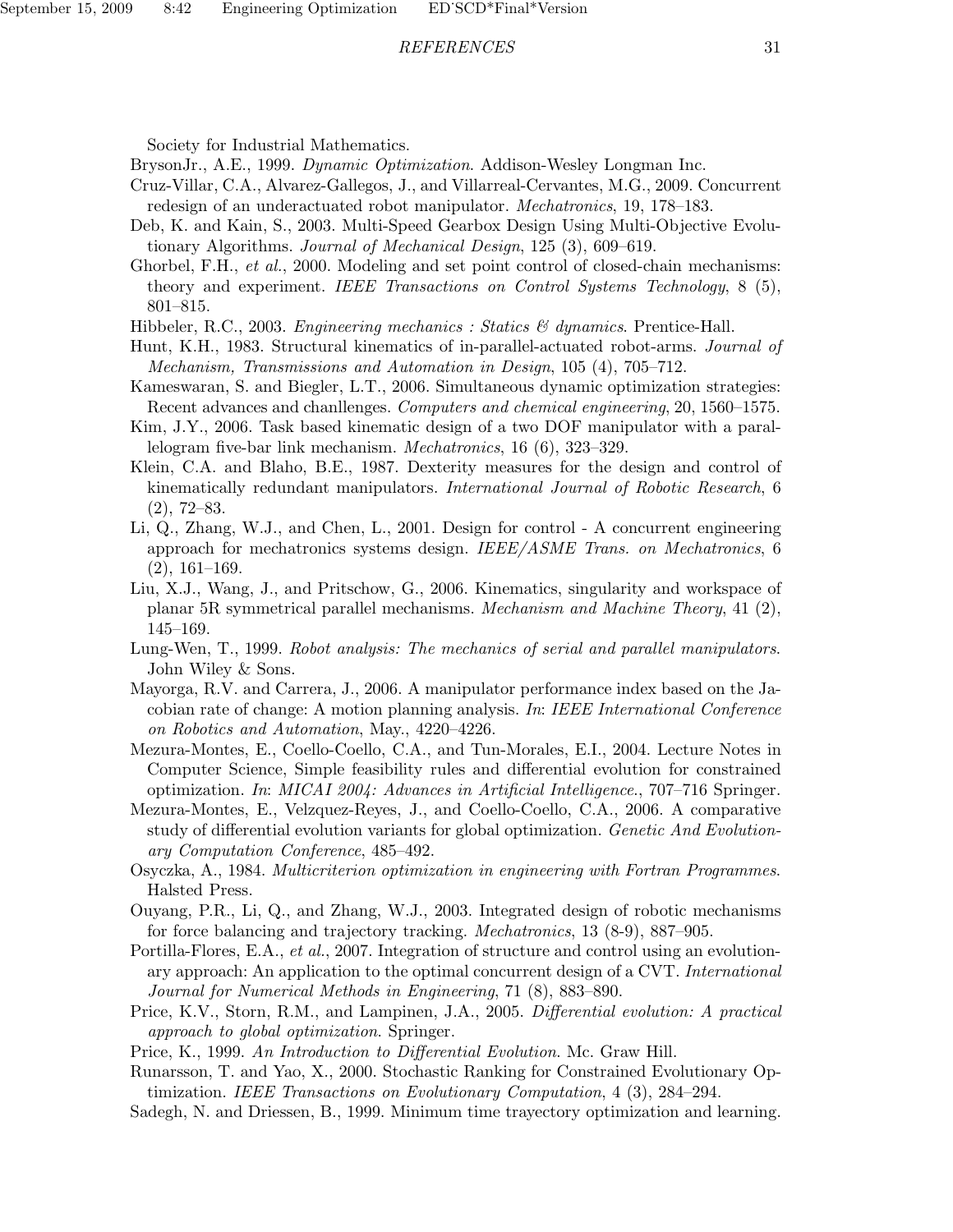ASME, Journal of Dynamics Systems, Measurement, and Control, 121, 213–217.

- Saravanan, R. and Ramabalan, S., 2008. Evolutionary Minimum Cost Trajectory Planning for Industrial Robots. J. Intell Robot Syst., 52, 45–77.
- Shiakolas, P., Koladiya, D., and Kebrle, J., 2005. On the optimum synthesis of six bar linkages using differential evolution and the geometric centroid of precision positions technique. Mechanism and Machine Theory, 40 (3), 319–335.
- Spong, M.W. and Vidyasagar, M., 2004. Robot Dynamics and Control. John Wiley and Sons.
- Storn, R.M. and Price, K.V., 1995. Differential evolution a simple and efficient adaptive shceme for global optimization over continuous spaces. Technical Report TR-95-012, ICSI.
- Ting, K.L., 1986. Five-bar Grashof criteria. Journal of Mechanism, Transmissions, and Automation in Design, 108, 533–537.
- Vesterstrom, J. and Thomsen, R., 2004. A comparative study of differential evolution, particle swarm optimization, and evolutionary algorithms on numerical benchmark problems. Congress on Evolutionary Computation, 2 (1), 1980–1987.

Yoshikawa, T., 1990. Foundations of robotics. The MIT Press.

Youcef-Toumi, K., 1996. Modeling, design, and control integration: A necessary step in mechatronics. *IEEE/ASME Transactions on Mecatronics*, 1 (1), 29–38.

## Appendix A. Tables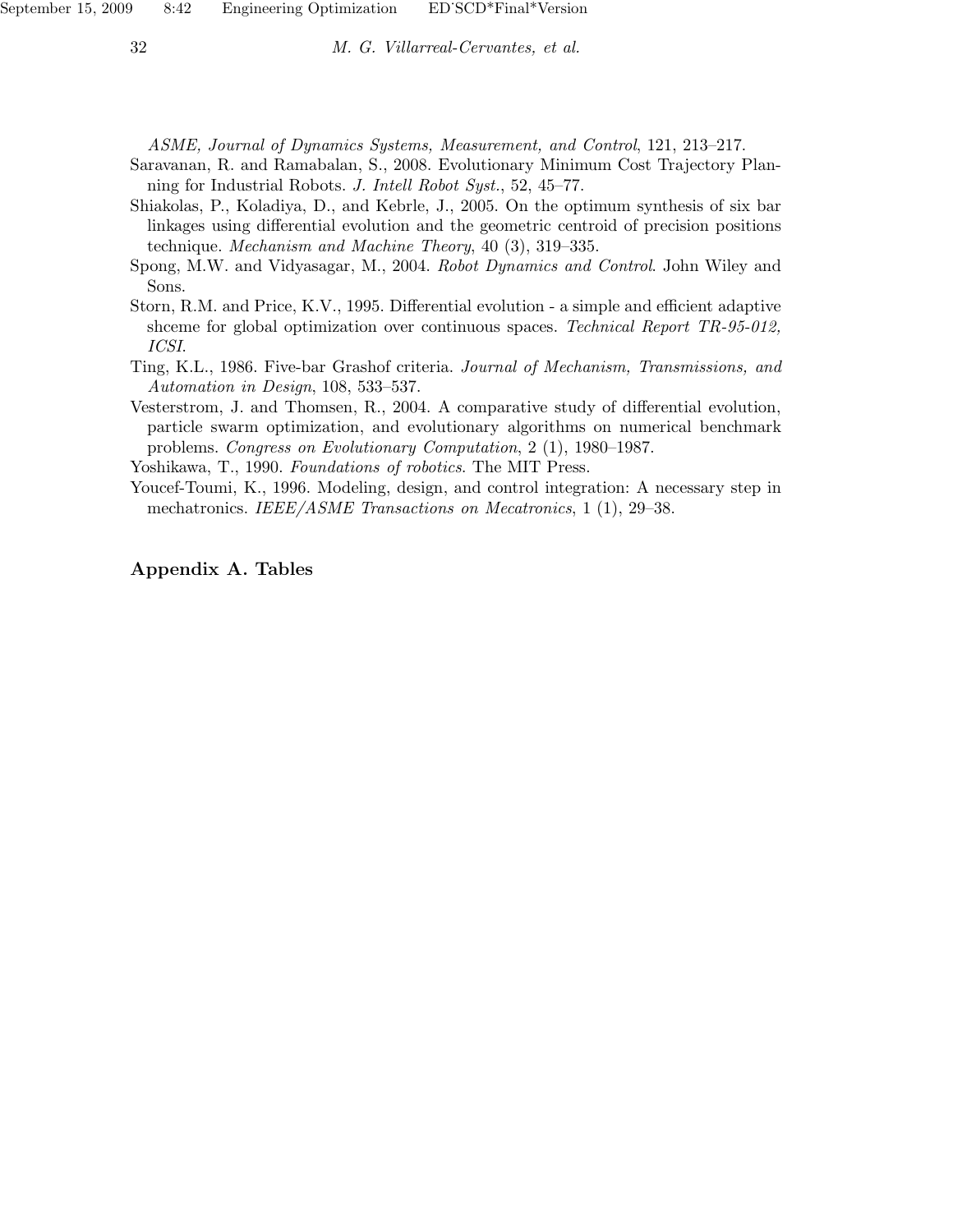| Run     | Time required/Hrs. | Optimal value | <b>PFE</b> | <b>PFNE</b> |
|---------|--------------------|---------------|------------|-------------|
|         | 16.1152            | $-0.917998$   | 170051     | 30049       |
| 2       | 16.83173           | $-0.918584$   | 180055     | 20045       |
| 3       | 17.0285            | $-0.918801$   | 185559     | 14541       |
| 4       | 16.2727            | $-0.917816$   | 174154     | 25946       |
| 5       | 15.9250            | $-0.918413$   | 164652     | 35448       |
| Average | 16.4346            | $-0.918322$   |            |             |

Table A1. Time required, the optimal value, the performance function evaluation (PFE) and the performance function non-evaluation (PFNE) found by the CHDE algorithm for runs 1-5.

Table A2. Time required, the optimal value, the performance function evaluation (PFE) and the performance function non-evaluation (PFNE) found by the CHDE algorithm with the modified stop criterion. The desired trajectory: A) Circle, B) Lissajous curve.  $\overline{a}$ 

| Run            | Time required/Hrs. Optimal value |             | <b>PFE</b> | <b>PFNE</b> |
|----------------|----------------------------------|-------------|------------|-------------|
| $\overline{A}$ | 106.4124                         | $-0.919942$ | 1028410    | -33890      |
| R              | 140.0788                         | $-0.871891$ | 1957146    | - 86006     |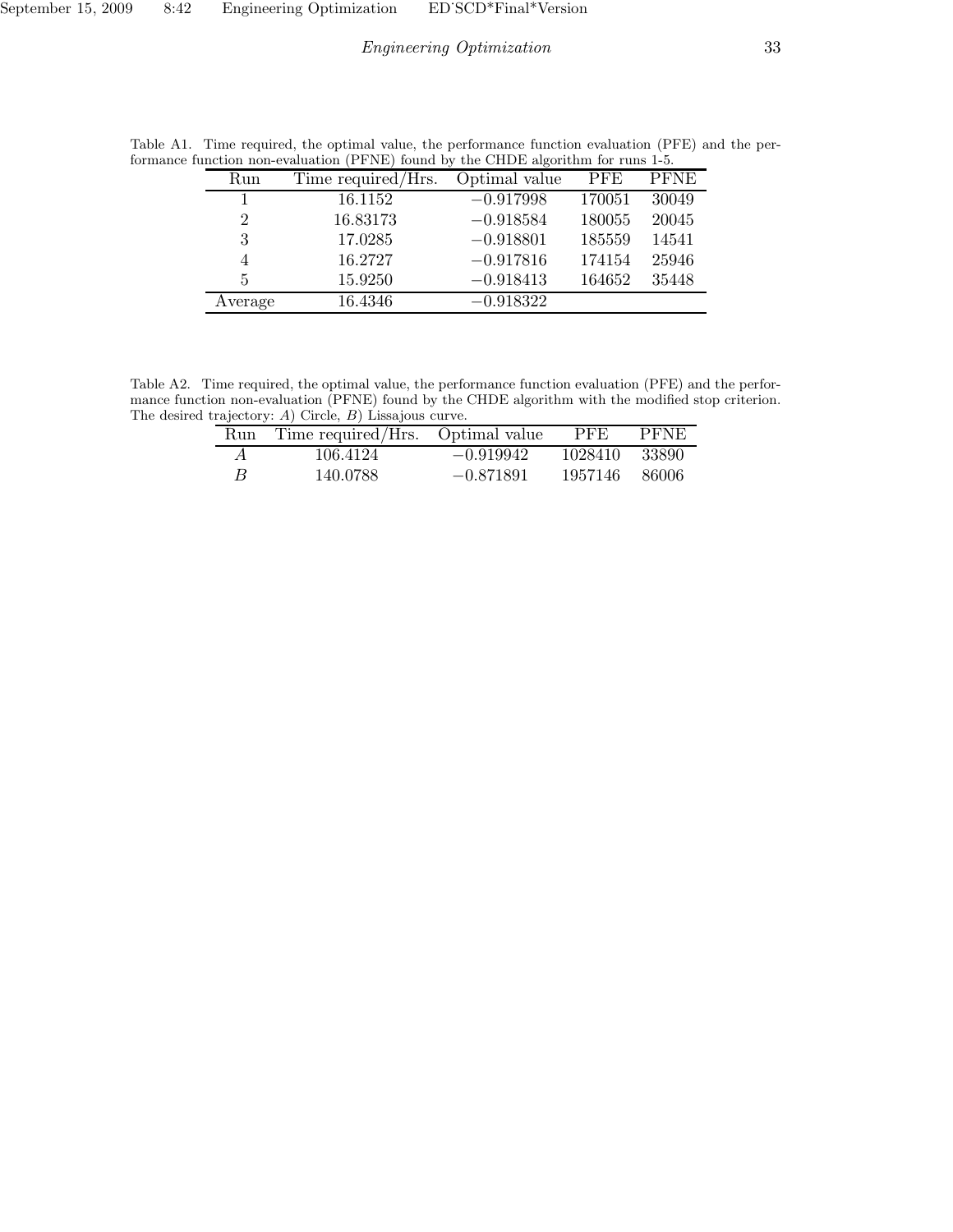34 M. G. Villarreal-Cervantes, et al.

| Table A3. Optimal design parameters $p^*$ for each run. $x =$ "this parameter does not care". |                                                                 |            |              |           |              |            |                                           |                               |
|-----------------------------------------------------------------------------------------------|-----------------------------------------------------------------|------------|--------------|-----------|--------------|------------|-------------------------------------------|-------------------------------|
|                                                                                               | $p^*$                                                           | Run 1      | Run 2        | $Run\ 3$  | Run 4        | Run 5      | Run A                                     | Run B                         |
|                                                                                               | $a_{s_1}^*(\rm{m})$                                             | 0.1351     | 0.1367       | 0.1354    | 0.1356       | 0.1351     | 0.1374                                    | 0.1499                        |
|                                                                                               | $b_{s_1}^*(m)$                                                  | 0.1049     | 0.1159       | 0.0807    | 0.0606       | 0.0662     | $b_{s_{1_{min}}}$                         | 0.0409                        |
|                                                                                               | $c_{s_1}^*(\text{m})$                                           | 0.0403     | $\,0.0504\,$ | 0.0454    | 0.0415       | 0.0401     | ${c_{s_{1_{min}}}}$                       | $c_{s_{1_{min}}}$             |
| L                                                                                             | $d_{s_1}^*(m)$                                                  | 0.0185     | 0.0190       | 0.0258    | $\,0.0234\,$ | 0.0256     | $d_{s_{1_{min}}}$                         | $d_{s_{1_{min}}}$             |
| $\boldsymbol{I}$                                                                              | $e_{s_1}^*(\rm{m})$                                             | 0.0081     | 0.0072       | 0.0064    | 0.0063       | 0.0064     | $e_{s_{1_{\underline{m\underline{i}}n}}}$ | $e_{s_{1_{\underline{min}}}}$ |
| $\boldsymbol{N}$                                                                              | $f_{s_1}^*(m)$                                                  | 0.0179     | 0.0123       | 0.0121    | 0.0052       | 0.0012     | 10.18E-09                                 | 36.60E-10                     |
| K                                                                                             | $g_{s_1}^*(\rm{m})$                                             | 0.0120     | 0.0131       | 0.0141    | 0.0216       | 0.0208     | 60.53E-08                                 | 28.59E-10                     |
|                                                                                               | $h_{s_1}^*(m)$                                                  | 0.1350     | 0.0500       | 0.0261    | 0.1550       | $0.0703\,$ | $\mathbf X$                               | $\mathbf X$                   |
| $\mathbf{1}$                                                                                  | $i_{s_1}^*({\rm m})$                                            | 0.0746     | 0.0380       | 0.1405    | 0.0205       | 0.0582     | $\mathbf X$                               | $\mathbf X$                   |
|                                                                                               | $j_{s_1}^*(\rm{m})$                                             | 0.0578     | 0.1333       | 0.1486    | 0.0298       | 0.0318     | $\mathbf X$                               | $\mathbf X$                   |
|                                                                                               | $k_{s_1}^*({\rm m})$                                            | 0.1483     | 0.1019       | 0.0357    | 0.1267       | 0.0763     | $\mathbf X$                               | $\mathbf X$                   |
|                                                                                               | $a_{s_2}^*(\rm{m})$                                             | 0.1327     | 0.1344       | 0.1342    | 0.1329       | 0.1346     | 0.1358                                    | 0.1532                        |
|                                                                                               | $b_{s_2}^*(m)$                                                  | 0.0670     | 0.0953       | 0.0484    | 0.0901       | 0.0403     | $b_{s_{2_{min}}}$                         | $b_{s_{2_{min}}}$             |
|                                                                                               | $c_{s_2}^*(m)$                                                  | 0.0425     | 0.0442       | 0.0390    | 0.0441       | 0.0439     | $c_{s_{2_{min}}}$                         | $c_{s_{2_{min}}}$             |
| L                                                                                             | $d_{s_2}^*(m)$                                                  | 0.0172     | 0.0189       | 0.0213    | 0.0190       | 0.0154     | $d_{s_{2_{min}}}$                         | $d_{s_{2_{min}}}$             |
| $\boldsymbol{I}$                                                                              | $e_{s_2}^*(m)$                                                  | $0.0065\,$ | $0.0066\,$   | 0.0067    | 0.0071       | 0.0070     | $e_{s_{2_{min}}}$                         | $e_{s_{2_{min}}}$             |
| $\boldsymbol{N}$                                                                              | $f_{s_2}^*(\rm{m})$                                             | 0.0048     | 0.0032       | 0.0109    | $\,0.0095\,$ | 0.0052     | 10.70E-08                                 | 76.33E-11                     |
| K                                                                                             | $g_{s_2}^*(\rm{m})$                                             | 0.0170     | 0.0015       | 0.0016    | 0.0011       | 0.0164     | 13.93E-08                                 | 21.44E-10                     |
|                                                                                               | $h_{s_2}^{*}({\rm m})$                                          | 0.0553     | 0.1898       | 0.1664    | 0.0486       | 0.1443     | $\mathbf X$                               | $\mathbf X$                   |
| $\overline{2}$                                                                                | $i_{s_2}^*({\rm m})$                                            | 0.0484     | 0.0069       | 0.0166    | 0.1340       | 0.0318     | $\mathbf X$                               | $\mathbf X$                   |
|                                                                                               | $j_{s_2}^*(\rm{m})$                                             | 0.1143     | 0.0833       | 0.1516    | 0.1996       | 0.1545     | $\mathbf X$                               | $\mathbf X$                   |
|                                                                                               | $k_{s_2}^*(\text{m})$                                           | 0.0225     | 0.0906       | 0.0110    | 0.0038       | 0.0190     | $\mathbf X$                               | $\mathbf X$                   |
|                                                                                               | $a_{s_3}^*(\rm{m})$                                             | 0.3370     | 0.3384       | 0.3387    | 0.3393       | 0.3382     | 0.3404                                    | 0.3388                        |
|                                                                                               | $b_{s_3}^*(m)$                                                  | 0.0358     | 0.0294       | 0.0272    | 0.0224       | 0.0487     | $b_{s_{3_{min}}}$                         | $b_{s_{3_{min}}}$             |
|                                                                                               | $c_{s_3}^*(\rm{m})$                                             | 0.0320     | 0.0328       | 0.0318    | 0.0328       | 0.0326     | ${c_{s_{3_{min}}}}$                       | ${c_{s_{3_{min}}}}$           |
| L                                                                                             | $d_{s_3}^*(\rm{m})$                                             | 0.01769    | 0.0201       | 0.0215    | 0.0239       | 0.0205     | $d_{s_{3_{min}}}$                         | $d_{s_{3_{min}}}$             |
| $\boldsymbol{I}$                                                                              | $e_{s_3}^*(m)$                                                  | 0.0065     | 0.0066       | 0.0064    | 0.0065       | 0.0064     | $e_{s_{3_{min}}}$                         | $e_{s_{3_{min}}}$             |
| $\boldsymbol{N}$                                                                              | $f_{s_1}^*(\rm{m})$                                             | 0.0006     | 0.0024       | 0.0012    | 0.0017       | 0.0021     | 15.23E-09                                 | 20.97E-11                     |
| $\boldsymbol{K}$                                                                              | $g_{s_1}^*(\rm{m})$                                             | 0.0013     | $0.0011\,$   | 0.0007    | 0.0023       | 47.72E-05  | 41.34E-11                                 | 39.85E-11                     |
|                                                                                               | $h_{s_3}^*(m)$                                                  | 0.2292     | 0.1981       | 0.0231    | 0.2537       | 0.3863     | $\mathbf X$                               | $\mathbf X$                   |
| 3                                                                                             | $i_{s_3}^*({\rm m})$                                            | 0.0847     | 0.0500       | 0.3002    | 0.0365       | 0.0065     | $\mathbf X$                               | $\mathbf X$                   |
|                                                                                               | $j_{s_3}^*(\rm{m})$                                             | 0.3405     | 0.0596       | 0.3046    | 0.1773       | 0.1612     | $\mathbf X$                               | $\mathbf X$                   |
|                                                                                               | $k_{s_3}^*(\rm{m})$                                             | 0.0399     | 0.1932       | 0.0792    | 0.1363       | 0.1356     | Х                                         | Х                             |
|                                                                                               | $a_{s_4}^*(\mathrm{m})$                                         | 0.3665     | 0.3633       | 0.3617    | 0.3712       | 0.3617     | 0.3589                                    | 0.3478                        |
|                                                                                               | $b_{s_4}^*(m)$                                                  | 0.0200     | 0.0150       | 0.0158    | 0.0304       | 0.0198     | $b_{s_{4_{min}}}$                         | $b_{s_{4_{min}}}$             |
|                                                                                               | $c_{s_4}^*(\mathrm{m})$                                         | 0.0322     | 0.0320       | 0.0322    | 0.0350       | 0.0325     | $c_{s_{4_{min}}}$                         | $c_{s_{4_{min}}}$             |
| L                                                                                             | $d_{s_4}^*(\rm{m})$                                             | 0.0171     | 0.0228       | 0.0283    | 0.0200       | 0.0231     | $d_{s_{4_{\min}}}$                        | $d_{s_{4_{\min}}}$            |
| $\boldsymbol{I}$                                                                              | $e_{s_4}^*(\rm{m})$                                             | 0.0064     | 0.0064       | 0.0063    | 0.0064       | 0.0066     | $e_{s_{4_{min}}}$                         | $e_{s_{4_{min}}}$             |
| $\boldsymbol{N}$                                                                              | $f_{s_1}^*(m)$                                                  | 0.0036     | 0.0018       | 52.41E-06 | 0.0019       | 0.0014     | 74.39E-10                                 | 52.50E-11                     |
| $\boldsymbol{K}$                                                                              | $g_{s_1}^*(\rm{m})$                                             | 0.0005     | 0.0023       | 0.0017    | 0.0006       | 0.0011     | 78.82E-10                                 | 62.67E-12                     |
|                                                                                               | $h_{s_4}^*(m)$                                                  | 0.3280     | 0.2782       | 0.1252    | 0.2250       | 0.2834     | $\mathbf X$                               | $\mathbf X$                   |
| $\overline{4}$                                                                                | $i_{s_4}^*({\rm m})$                                            | 0.0194     | 0.0789       | 0.0077    | 0.1065       | 0.0360     | $\mathbf X$                               | X                             |
|                                                                                               | $j_{s_4}^*(\rm{m})$                                             | 0.0863     | 0.1748       | 0.0636    | 0.2197       | 0.2212     | $\mathbf X$                               | $\mathbf X$                   |
|                                                                                               | $k_{s_4}^*(\rm{m})$                                             | 0.0895     | 0.2004       | 0.0946    | 0.0589       | 0.0515     | $\mathbf X$                               | $\mathbf X$                   |
| $\bf 5$                                                                                       | $a_{s_4}^*(\rm{m})$                                             | 0.3666     | 0.3633       | 0.3618    | 0.3713       | 0.3617     | 0.3589                                    | 0.3478                        |
|                                                                                               | $k_{p_1}^*$                                                     | 42.74      | 38.08        | 37.75     | 35.60        | 39.08      | 33.96                                     | 34.54                         |
|                                                                                               | $k_{i_1}^*$                                                     | 163.73     | 134.00       | 150.91    | 116.89       | 111.37     | 93.67                                     | 129.64                        |
| $\boldsymbol{P}$                                                                              | $k_{d_1}^{\ast}$                                                | 1.05       | 0.8201       | 0.7623    | 0.8925       | 0.9074     | 0.6509                                    | 0.7520                        |
| $\boldsymbol{I}$                                                                              |                                                                 | 20.73      | 19.56        | 19.04     | 21.84        | 18.81      | 18.48                                     | 13.50                         |
| D                                                                                             |                                                                 | 150.04     | $119.16\,$   | 134.48    | 175.64       | 105.20     | 115.58                                    | 77.83                         |
|                                                                                               | $\begin{matrix} k_{p_2}^* \ k_{i_2}^* \ k_{d_2}^* \end{matrix}$ | 0.4687     | 0.3873       | 0.4511    | 0.5058       | 0.4548     | 0.3896                                    | 0.3493                        |